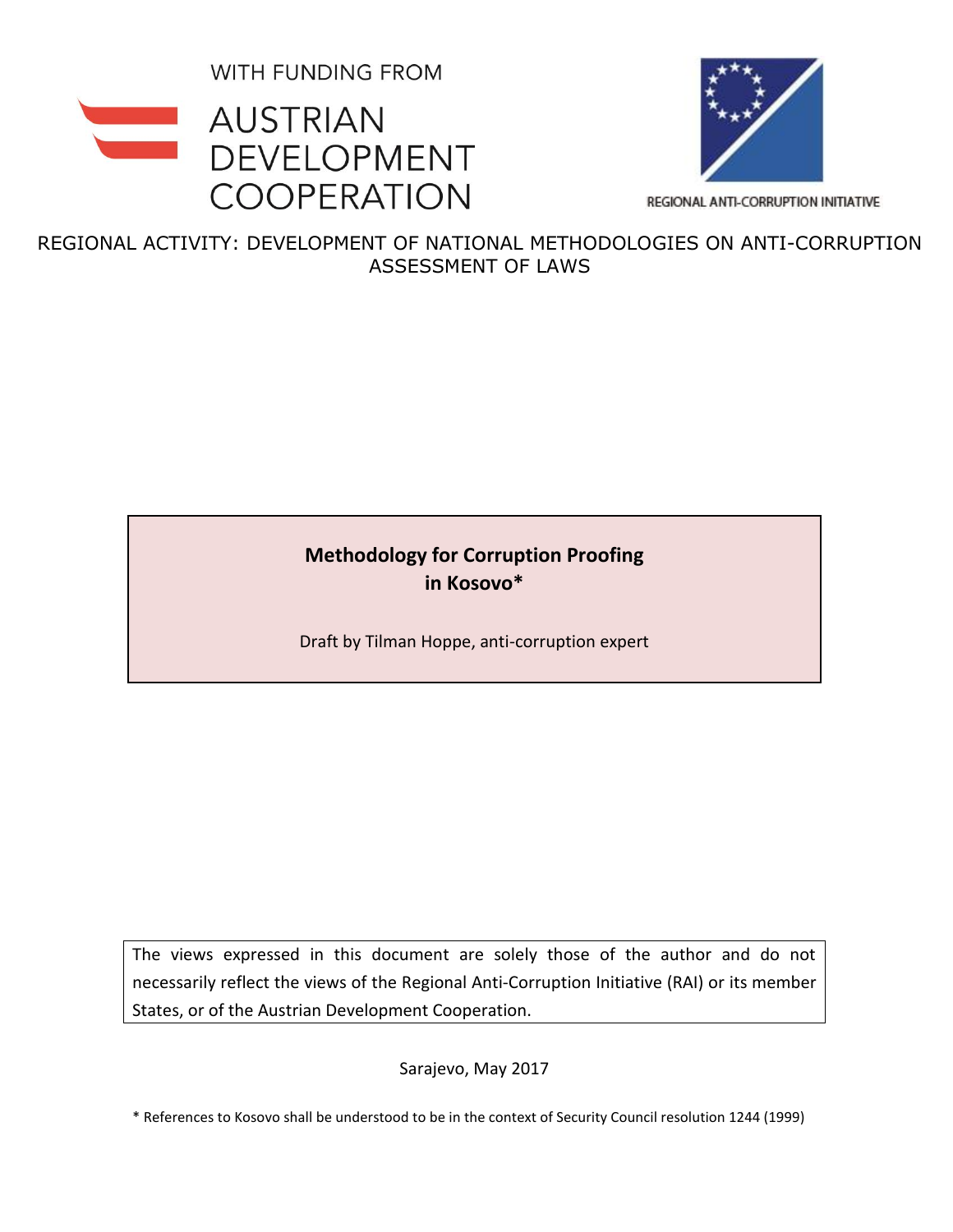**1. Ambiguity** 1.1**Language**  1.1.1 Word choice 1.1.2 Construction of sentences 1.2 **Legal coherence**  1.2.1 Conflicting provisions 1.2.2 Inconsistent terminology 1.2.3 Unclear references 1.2.4 Regulatory gaps 1.2.5 Uniform structure of laws **2. Prevention gaps (public laws)** 2.1. **Competencies** 2.1.1. Unidentified competencies 2.1.2. Unidentified scope 2.1.3. Delayed identification 2.1.4. Delayed setting-up 2.1.5. Competency for further regulation 2.1.6. Overlapping competencies 2.1.7. Split competencies 2.1.8. Conflict of interest 2.2. **Powers and resources:** It is important that a public body have all powers and resources necessary for carrying out its tasks. 2.3. **Procedures**  2.3.1. Undefined steps

#### **Part 1: Checklist of regulatory corruption risks**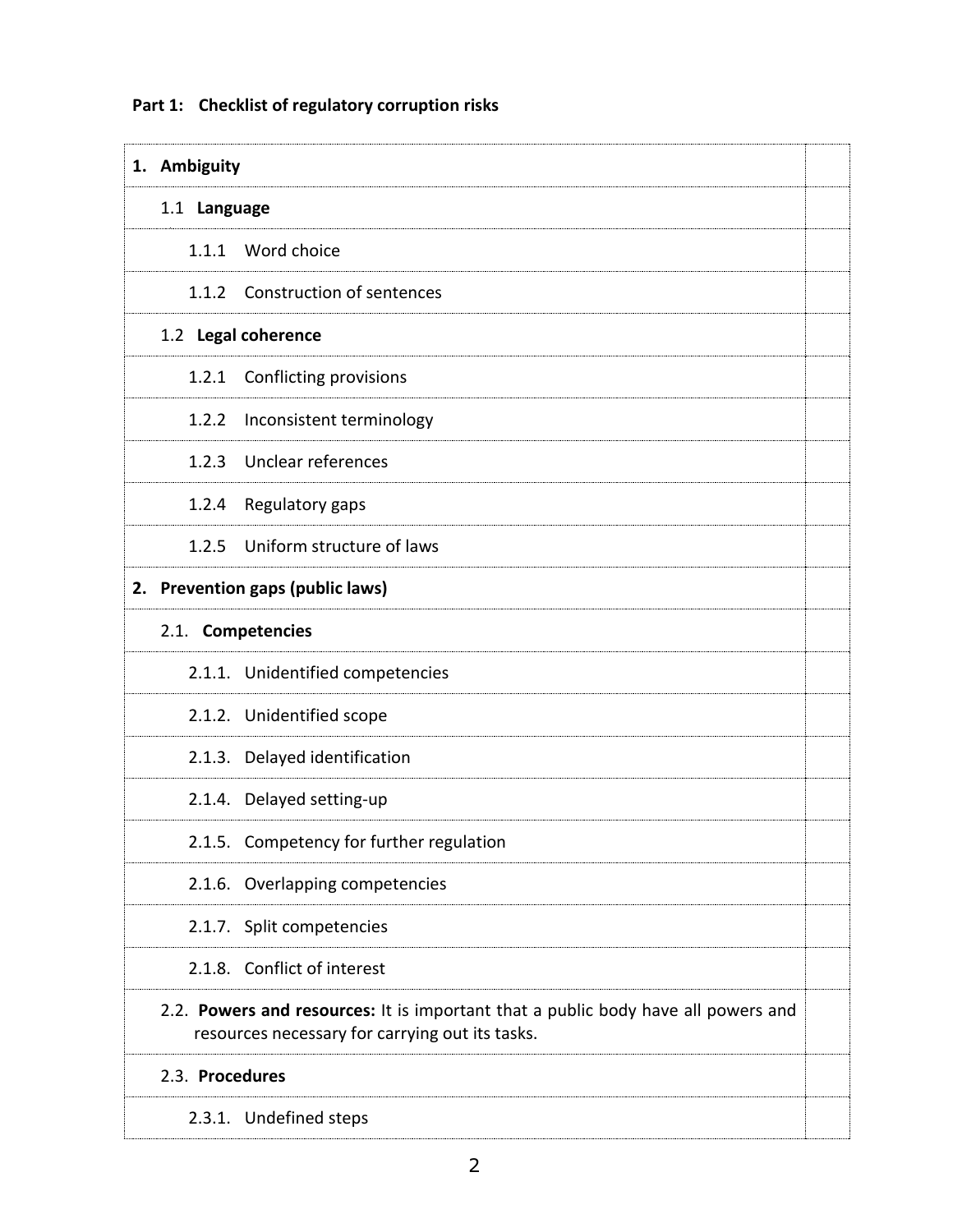| 2.3.2. Unidentified timelines                                                                |  |
|----------------------------------------------------------------------------------------------|--|
| 2.3.3. Unidentified fees                                                                     |  |
| 2.3.4. Repetition of inspection                                                              |  |
| 2.3.5. Multi-stop procedures                                                                 |  |
| 2.3.6. Competitions for limited state resources                                              |  |
| 2.4. Decisions (excessive discretion)                                                        |  |
| 2.5. Oversight                                                                               |  |
| 2.5.1. Transparency and civil society oversight                                              |  |
| 2.5.2. Separation of tasks                                                                   |  |
| 2.5.3. Rotation                                                                              |  |
| 2.6. Sanctions: availability of effective, proportionate and dissuasive sanctions            |  |
| 2.7. Judicial review: comprehensive scope and clear modalities                               |  |
| 2.8. Sector specific safeguards: as necessary by sector specific corruption risks            |  |
| 3. Addendum: Corrupted legislation                                                           |  |
| 3.1. Illegal activities                                                                      |  |
|                                                                                              |  |
| 3.1.1. Violation of lobbying rules by interest groups                                        |  |
| 3.1.2. Political finance violations by anybody profiting from a law                          |  |
| 3.1.3. Procedural violations during the legislative process in particular on<br>transparency |  |
| 3.1.4. Ethical violations of legislators (such as provisions on conflict of interest)        |  |
| 3.1.5. Incidents of bribery                                                                  |  |
| 3.2. Legal activities (can still point to hidden corruption of the legislative process)      |  |
| 3.2.1. Suspicious privileges contained within a law (for certain interest groups)            |  |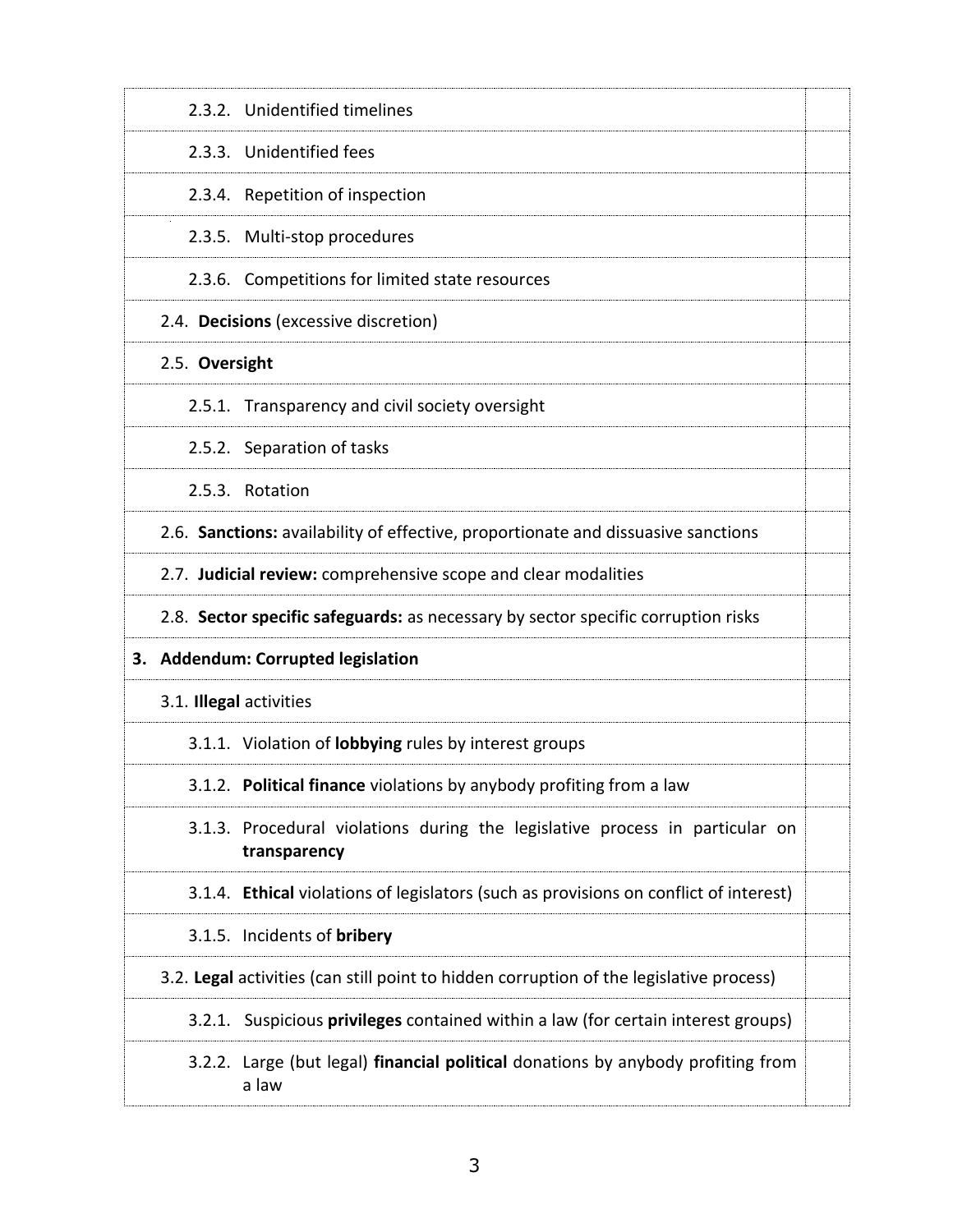| 3.2.3. Extraordinary (legal) <b>lobbying</b> activities by interest groups                              |  |
|---------------------------------------------------------------------------------------------------------|--|
| 3.2.4. Lack of <b>transparency</b> of the legislative process (even if formally within<br>legal limits) |  |
| 3.2.5. Ethical challenges (despite all compliance with rules)                                           |  |
| 3.2.6. Obvious disadvantage to or waste of <b>public funds</b>                                          |  |
|                                                                                                         |  |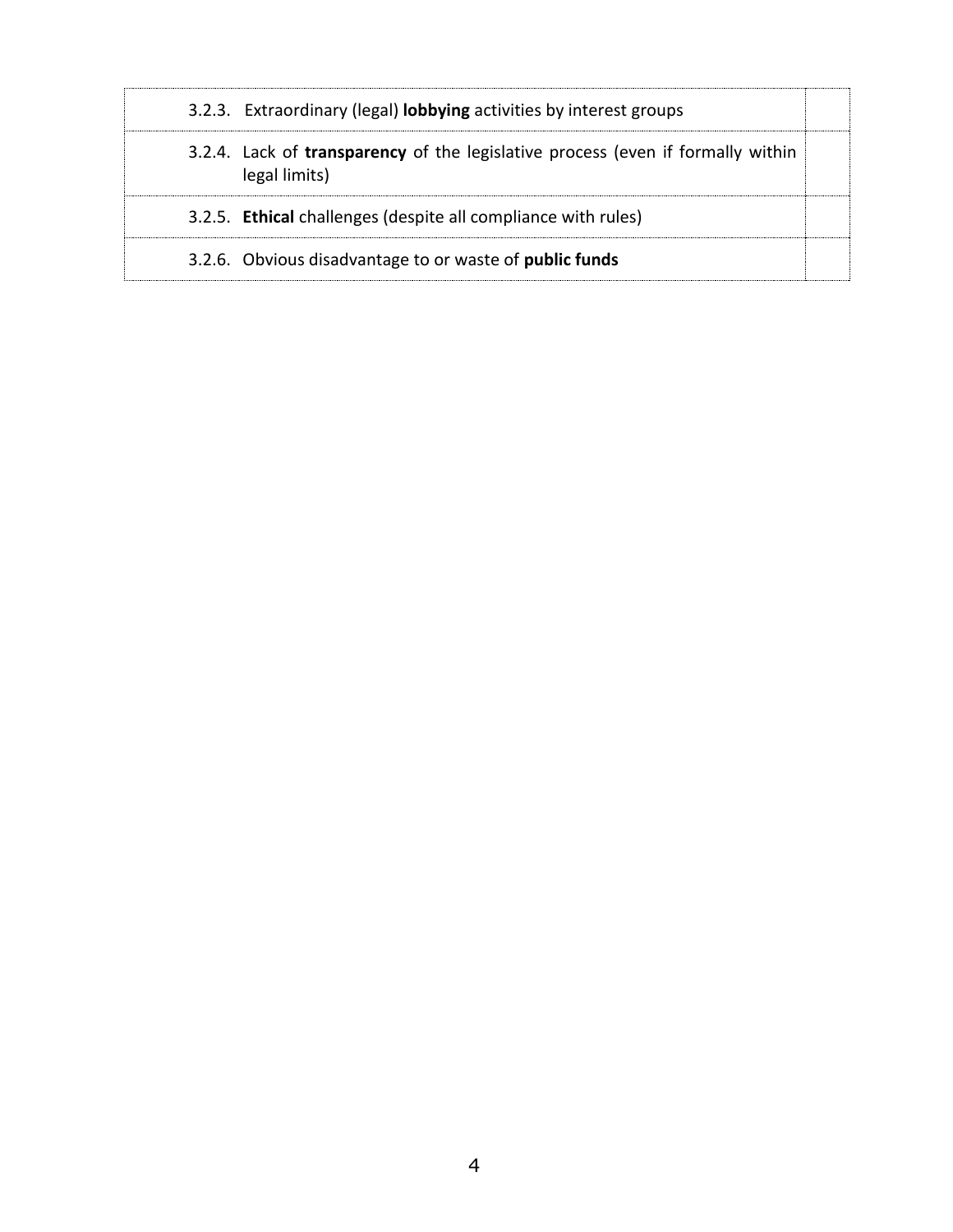#### <span id="page-4-0"></span>**Part 2: Explanation of Regulatory Corruption Risks**

Regulatory corruption **risks** are defined for the purpose of this methodology as follows:

"Regulatory corruption risks are existing or missing features in a law that can contribute to corruption, no matter whether the risk was intended or not".

Corruption includes all forms as targeted by Article 2 of Law No. 2004/34 on "Suppression of Corruption": criminal acts (bribery), trading in influence, abuse of function, embezzlement, violating provisions concerning conflict of interest, favouritism and improper party financing.

As for the statutes, bylaws and all other different levels of legal instruments, this methodology will use the uniform expression "**laws**", if not indicated otherwise. It refers comprehensively to the "system of rules which a particular country or community recognises as regulating the actions of its members and which it may enforce by the imposition of penalties".<sup>1</sup>

## **1 Risk Category I: Ambiguity**

The word "ambiguous" means: capable of being understood in more senses than one.<sup>2</sup> Ambiguity in regulations comes either from bad language or from bad legal technique. In both cases, the reader of a law is left to wonder what the correct interpretation of the law is. Corrupt readers of the law will easily jump on this opportunity and exploit it to their advantage.

All guidance on the use of clear language and uniform legal technique when **drafting manuals** or laws on normative acts has but one aim and that is to avoid ambiguity. In other words, to make what the law means as clear as possible to the reader.

## **1.1 Language**

ı

Roughly, there are two different types of ambiguous language: **word** choice and **sentence** construction.<sup>3</sup> The construction of different languages in particular entails different risks

<sup>1</sup> [<http://www.oxforddictionaries.com/definition/english/law?q=law>](http://www.oxforddictionaries.com/definition/english/law?q=law).

<sup>&</sup>lt;sup>2</sup> Sanford Schane, "Ambiguity and Misunderstanding in the Law", 26 Thomas Jefferson Law Review, 2002 167 [<http://idiom.ucsd.edu/~schane/law/ambiguity.pdf>](http://idiom.ucsd.edu/~schane/law/ambiguity.pdf).

<sup>&</sup>lt;sup>3</sup> For reasons of didactical simplicity, fine print of linguistic science is left out in this context; for further detail see, for example, Stefan Höfler and Alexandra Bünzli, "Controlling the Language of Statutes and Regulations for Semantic Processing, Presentation",

[<sup>&</sup>lt;https://files.ifi.uzh.ch/hoefler/hoeflerbuenzli2010splet.pdf](https://files.ifi.uzh.ch/hoefler/hoeflerbuenzli2010splet.pdf)>; Stefan Höfler, "Legislative Drafting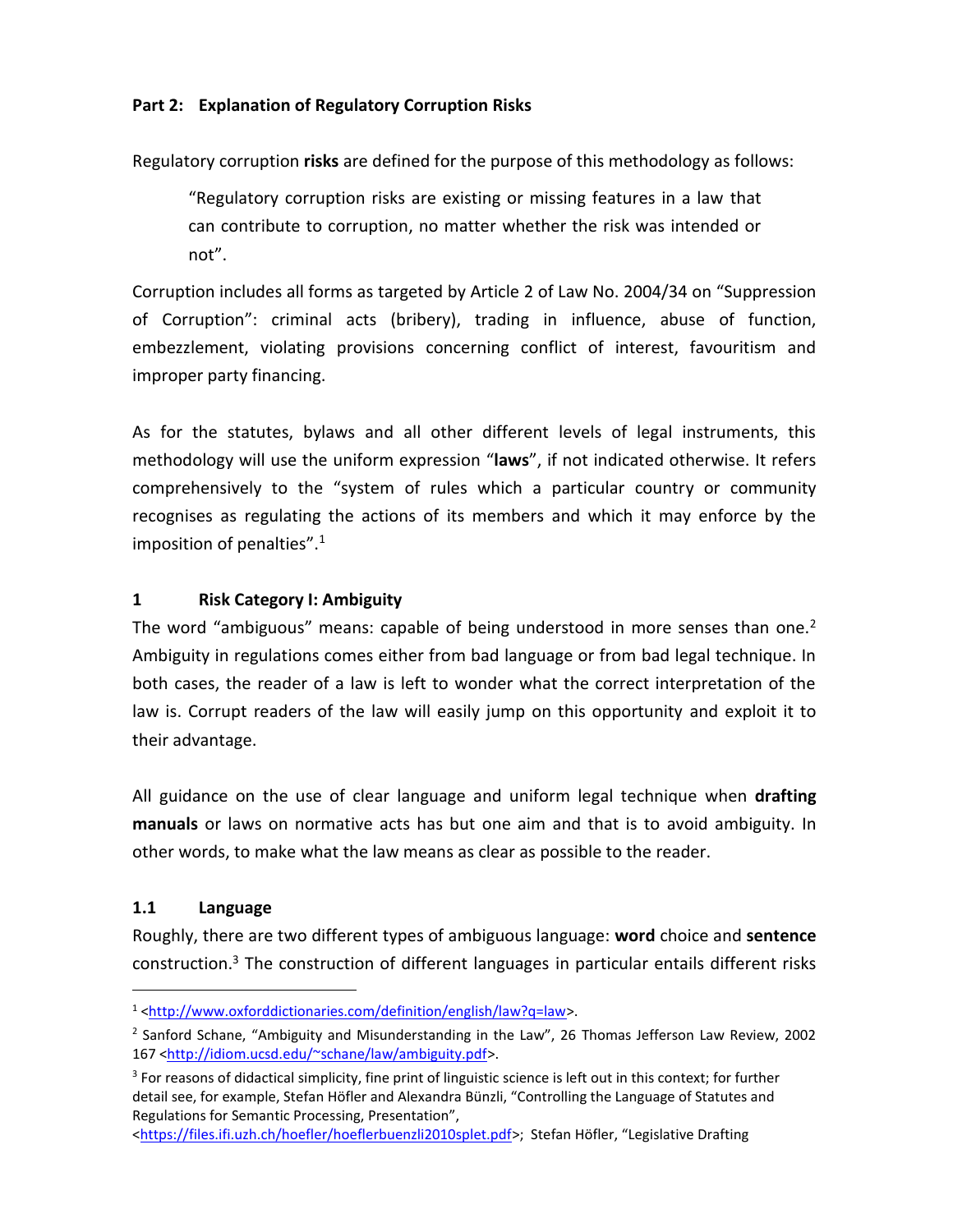in the detail. Slavic (Croatian, Serbian, etc.), Indo-European (Albanian) or Romanic (Romanian) languages have different rules and freedoms on the use of articles, adverbs, word order, plurals and participles. However, the following general rules of good legal writing apply for all languages: 4

- use short sentences (one thought one sentence);
- key points at the beginning;
- only one main clause and no more than one subordinate clause (if possible);
- main ideas in the main clause;
- prefer verbs and avoid nouns;
- avoid attribute chains, especially extensive participles, use relative clauses instead;
- avoid passive voice and use active voice;
- say it shorter (erase filler words use short words).

There are countless schemes for making language unclear; however, in terms of corruption risks, the common main principles outlined below apply. See in this regard also Part II of the "Legal and Technical Rules for Legal Drafting".

#### <span id="page-5-0"></span>**1.1.1 Words**

ı

General and legal expressions can have more than one meaning. Therefore, for each word must represent either a commonly shared understanding or a clear legal definition.

| Example:  | Jurisdiction will be determined by the place of the citizens' residence.                                                       |
|-----------|--------------------------------------------------------------------------------------------------------------------------------|
| Problem:  | What does residence mean concretely – actual or registered place of living?                                                    |
| Solution: | Jurisdiction will be determined by the place where the citizen is <b>actually</b><br>living at that time.                      |
|           | Jurisdiction will be determined by the place of residence of the citizen, which<br>means the <b>registered</b> legal domicile. |
|           | Jurisdiction will be determined by the place of residence of the citizen.<br>Residence is defined under Statute X.             |

Guidelines: How Different are they from Controlled Language Rules for Technical Writing?", in Tobias Kuhn, Norbert E. Fuchs, "Controlled Natural Language", Third International Workshop 2012, Berlin/Heidelberg, pages 138-151 [<http://dx.doi.org/10.5167/uzh-63553>](http://dx.doi.org/10.5167/uzh-63553).

<sup>&</sup>lt;sup>4</sup> "German Guide to the Form of Legal Acts", third edition, 2008 <[http://hdr.bmj.de/page\\_b.1.html#an\\_62>](http://hdr.bmj.de/page_b.1.html#an_62) (German; an English translation is currently in preparation by the German Federal Ministry of Justice).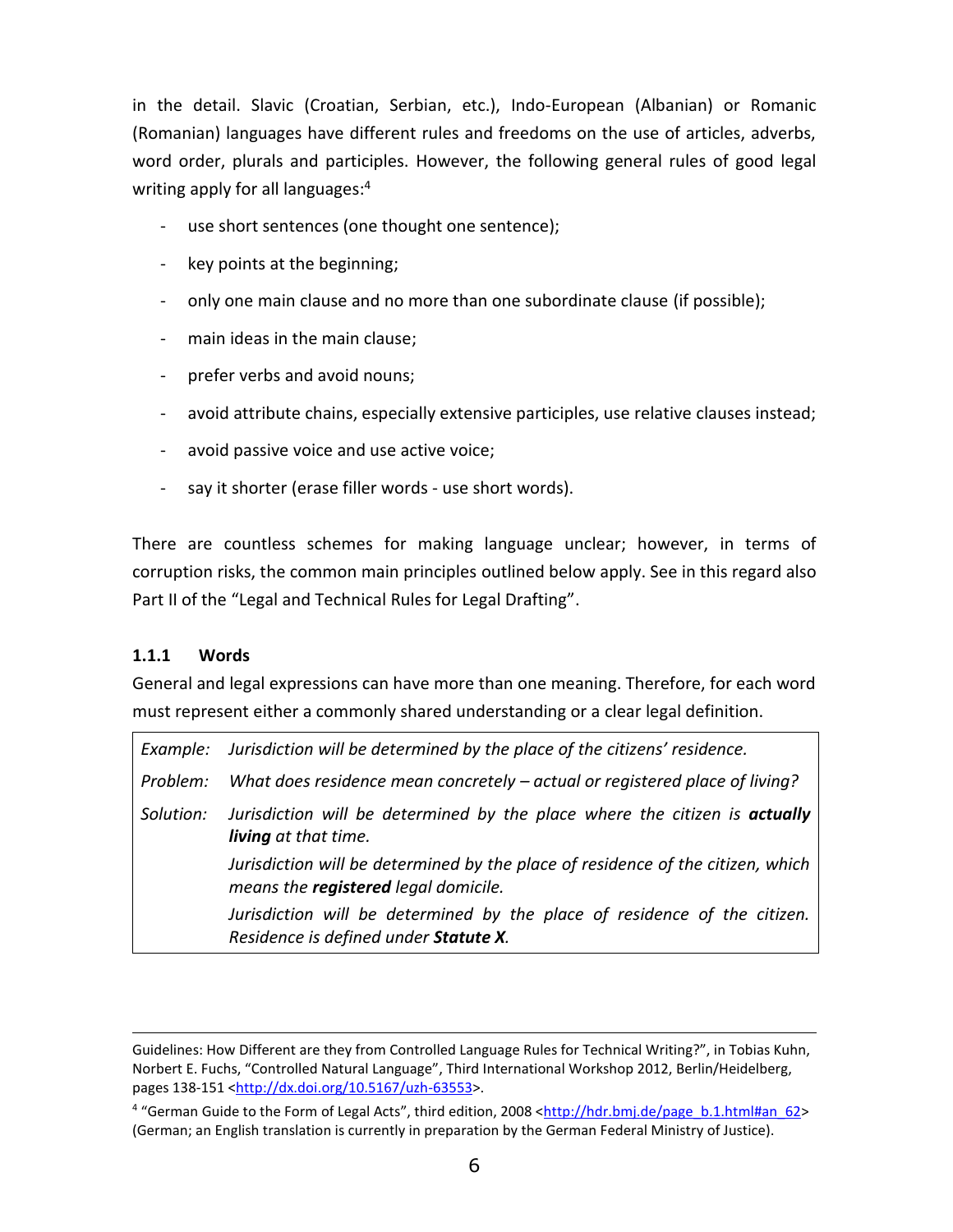One should not use words that are not widely in use or understood or that have not found general acceptance in the language:

- archaic words;
- neologisms (newly coined words, such as "to Photoshop");
- foreign words and phrases;
- abbreviations.

Where it proves difficult to adopt this advice, one should consider defining the word. One word should have only **one meaning** in a law. See also No. 2.7 of the "Legal and Technical Rules for Legal Drafting".

The use of **singular and plural** can also be a source of ambiguity.

| Example:  | The Minister shall establish procedures for the types of appeal specified in<br>this article.                                                                     |
|-----------|-------------------------------------------------------------------------------------------------------------------------------------------------------------------|
| Problem:  | Must the Minister establish a different procedure for each type of appeal or<br>one single procedure for all, or can the Minister choose between both<br>options? |
| Solution: | The Minister shall establish a procedure for each type of appeal specified in<br>this article.                                                                    |

## **1.1.2 Phrases**

The main forms of ambiguity related to the construction of a sentence (syntax) are the described below.

It is unclear as to which part of a sentence a word is **attached** (attachment ambiguity).

|           | Example: The applicant submits the application with a confirmation by the director.                            |
|-----------|----------------------------------------------------------------------------------------------------------------|
| Problem:  | "Submits upon confirmation by the director" or "application accompanied by<br>a confirmation by the director"? |
| Solution: | <b>Upon</b> confirmation by the director, the applicant submits the application.                               |

A phrase or word refers to something **previously mentioned**, but there is more than one possibility (anaphoric ambiguity).

*Example: The agency representative and the applicant agree on the modalities of the procedure; subsequently, he/she confirms the agreement in writing. Problem: Who is "he/she"? Solution: The agency representative and the applicant agree on the modalities of the*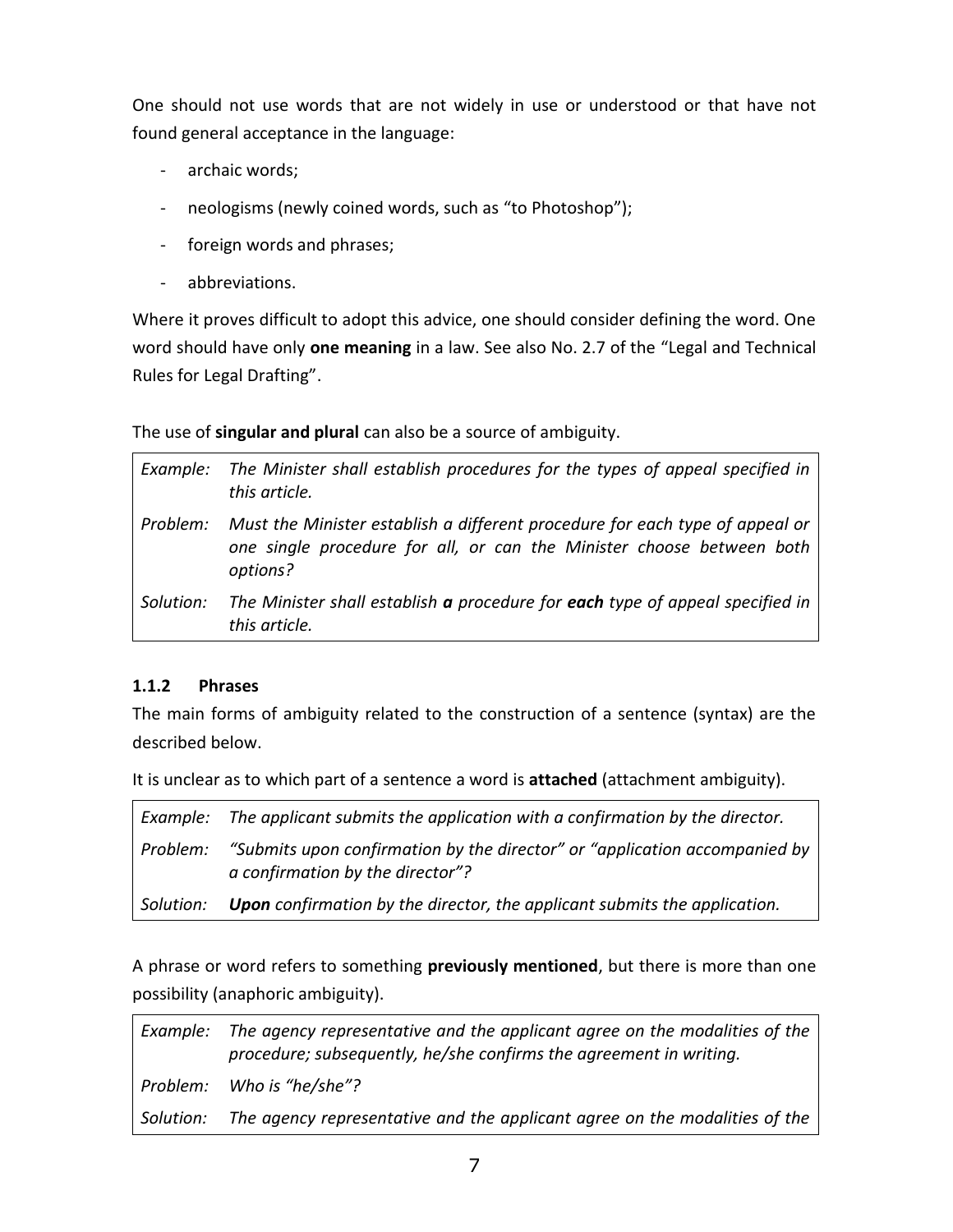*procedure; subsequently, the agency representative confirms the agreement in writing.*

Due to the free **word order**, it can be unclear which noun phrase is the subject and which is the direct object of a sentence (functional ambiguity).

| Example: Special procedures apply for business applicants in writing.  |
|------------------------------------------------------------------------|
| Problem: Procedures or applicants in writing?                          |
| Solution: Special procedures in writing apply for business applicants. |

The relation can be unclear in possessive phrases such as "the inspection of the agency" (relational ambiguity).

| Example: The inspection of the agency opens the procedure.         |
|--------------------------------------------------------------------|
| Problem: "Inspection of the agency" or "inspection by the agency"? |
| Solution: The inspection by the agency opens the procedure.        |

The use of **past** or future **tense** can give cause to ambiguity. Normally a law should use the present tense.

|           | Example: Every captain will have to submit the following documents to the director<br>before entering a port. |
|-----------|---------------------------------------------------------------------------------------------------------------|
| Problem:  | Will this obligation be only in the future?                                                                   |
| Solution: | Every captain submits the following documents to the director before<br>entering a port.                      |

Adverbs clarify the **discourse structure** of a sentence. The distinction between "and" and "or" is particularly relevant with lists of conditions ("**and/or**" ambiguity).

| Example: | The application is admissible if                                                                       |
|----------|--------------------------------------------------------------------------------------------------------|
|          | the applicant is at least 14 years old,                                                                |
|          | the parents give their consent, or                                                                     |
|          | another legal quardian gives his/her consent.                                                          |
| Problem: | If the applicant is 14 years old, is consent by parents or a legal guardian<br>additionally necessary? |
|          | Solutions: The application is admissible if                                                            |
|          | the applicant is at least 14 years old, or                                                             |
|          | the parents give their consent, or                                                                     |
|          | another legal quardian gives his/her consent.                                                          |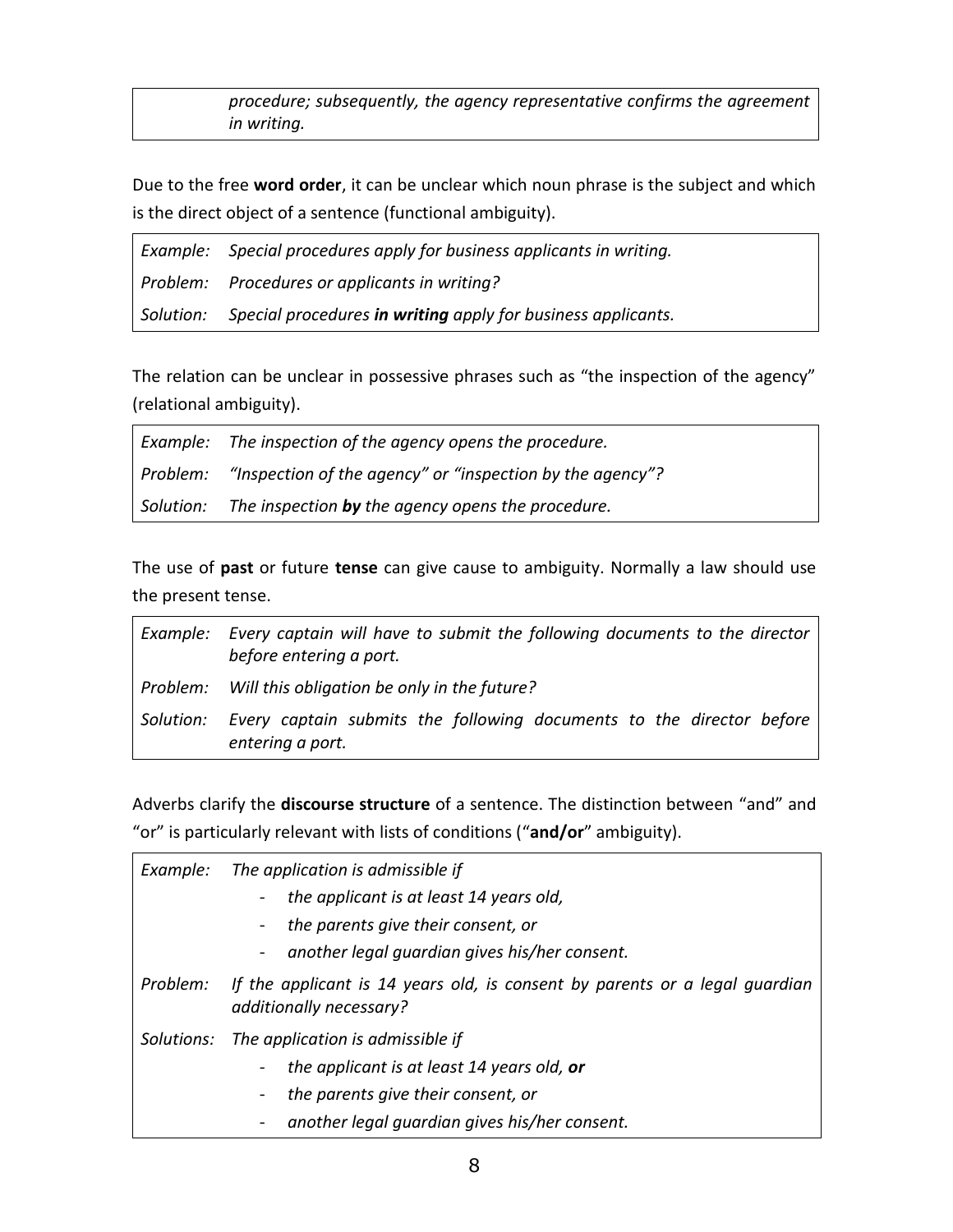## *The application is admissible if*

- *the applicant is at least 14 years old, and*
- *the parents or another legal guardian give their consent.*

One needs to pay attention to other similar adverbs: "insofar", "whereas", "unless", "such as" and "in particular". Under **legal doctrine**, these adverbs usually mark the relation between abstract rules and concrete examples, between extending and limiting statements or between enumerative statements.

A law should not connect phrases with "and/or" or "respectively" as these are ambiguous. The law should make it explicitly clear if it does not matter whether conditions are met alternatively or cumulatively.

|           | Example: The following incidents led to the closure of the business: lack of hygiene<br>and/or lack of health certificate for the cook.                        |
|-----------|----------------------------------------------------------------------------------------------------------------------------------------------------------------|
|           | Problem: Are both incidents necessary to close the business?                                                                                                   |
| Solution: | The following incidents, alternatively or cumulatively, led to the closure of<br>the business: lack of hygiene and/or lack of health certificate for the cook. |

**Wordiness** is not only a question of bad style but can also be a cause of ambiguity.

|          | Example: The regulations in Articles 10 and 12 apply accordingly.                                    |
|----------|------------------------------------------------------------------------------------------------------|
| Problem: | What is the difference between the regulations in Articles 10 and 12 and the<br>Articles themselves? |
|          | Solution: Articles 10 and 12 apply accordingly.                                                      |

Similar to wordiness, **non-normative statements** are also sources of ambiguity as it will not be clear as to what extent they constitute rights and obligations (declarative statements such as descriptions, explanations, justifications, background information or pleas). Statements of purpose are also problematic, unless they occur in a special article at the beginning of the text or if they are necessary for the interpretation of a provision.

## **1.2 Legal Coherence**

Legal coherence refers to the logical and orderly relationship of different provisions in the same law or of different laws with each other. Whenever the relationship is not clear, this ambiguity can constitute a corruption risk.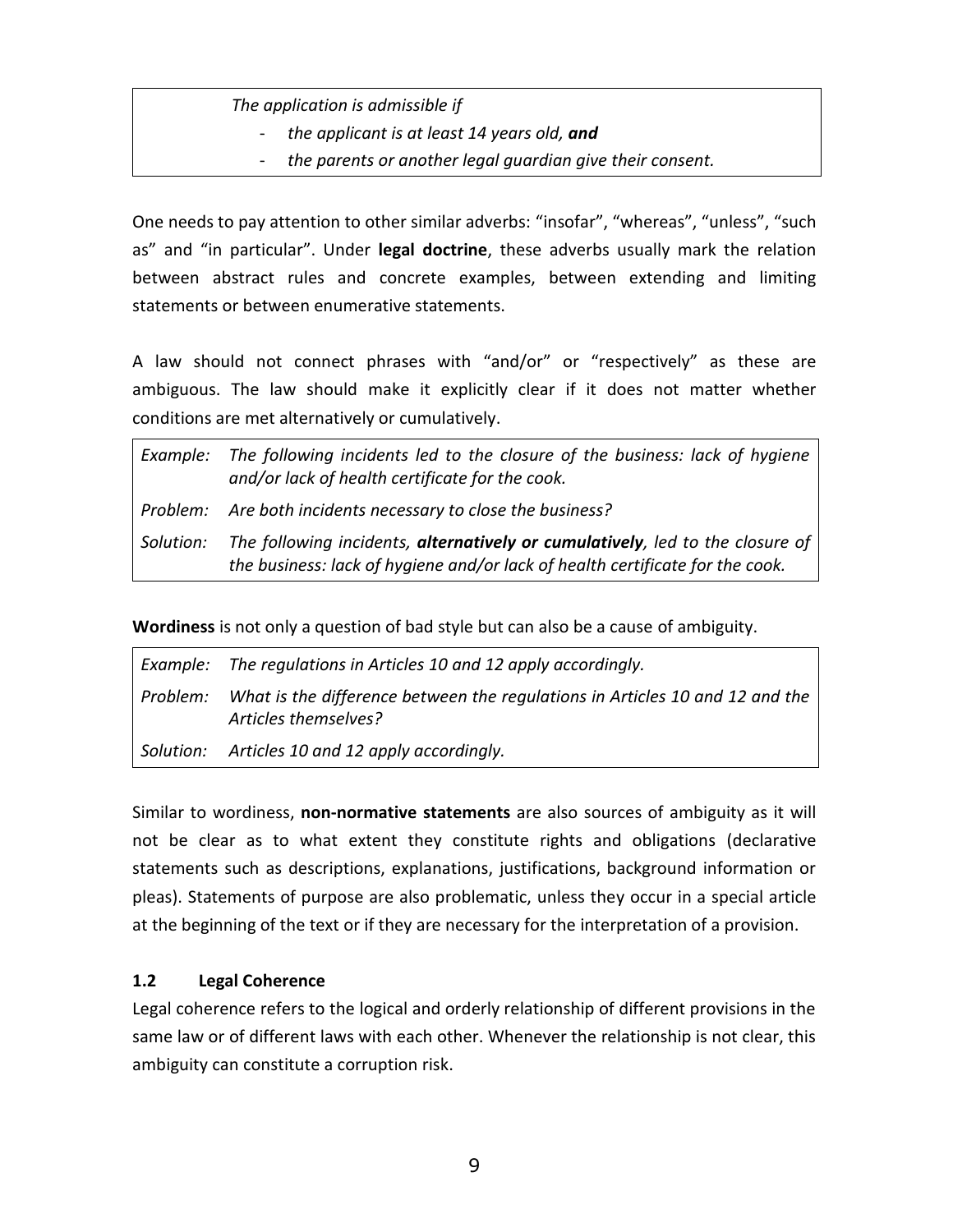## <span id="page-9-0"></span>**1.2.1 Conflicting Provisions**

Two or more legal provisions can conflict with each other. Conflicts can appear within one and the same law (internal conflict) or between different laws (external conflict). External conflicts can occur in the hierarchy of norms on the same level or between different levels (decree versus statute, constitution or international law). Theoretically, the norm on the higher level supersedes lower level norms; however, a conflict can create ambiguity.

| Example:  | Article 10 Decree on Asylum Procedures: "Once all statutory requirements<br>for the political status of the refugee are fulfilled, the agency may grant<br>asylum."  |
|-----------|----------------------------------------------------------------------------------------------------------------------------------------------------------------------|
|           | Article 15 Constitution: "Political refugees have a right to asylum."                                                                                                |
| Problem:  | Article 10 Decree reads as if the agency has discretion, contradicting the<br>clear right in the Constitution.                                                       |
| Solution: | Article 10 Decree on Asylum Procedures: "Once all statutory requirements<br>for the political status of the refugee are fulfilled, the agency must grant<br>asylum." |

## **1.2.2 Inconsistent Terminology**

Terminology must not only be consistent within one law (see Section [1.1.1](#page-5-0) above) but also between different laws. One word should have only **one meaning** not only in one law but also in the entire legal framework of a country. If this is not possible, then the deviation needs clear indication.

|          | Example: The applicant is liable for the submission of the following documents.                      |
|----------|------------------------------------------------------------------------------------------------------|
| Problem: | "Liable" is an expression used in tort and criminal law, indicating different<br>legal consequences. |
|          | Solution: The applicant is <b>obliged</b> to submit the following documents.                         |

Consistent use of terminology is also important for general words with a defined sense in **legal doctrine**, such as:

- "can", "shall", "must";
- "is presumed" versus "is considered";
- "always" versus "in principle".

## **1.2.3 Unclear References**

Provisions referring to other provisions of the same or other laws must have a clear and sensible meaning. Examples of bad practice are: "in compliance with the legislation in force", "under the law", "in the prescribed manner", "according to the legal provisions",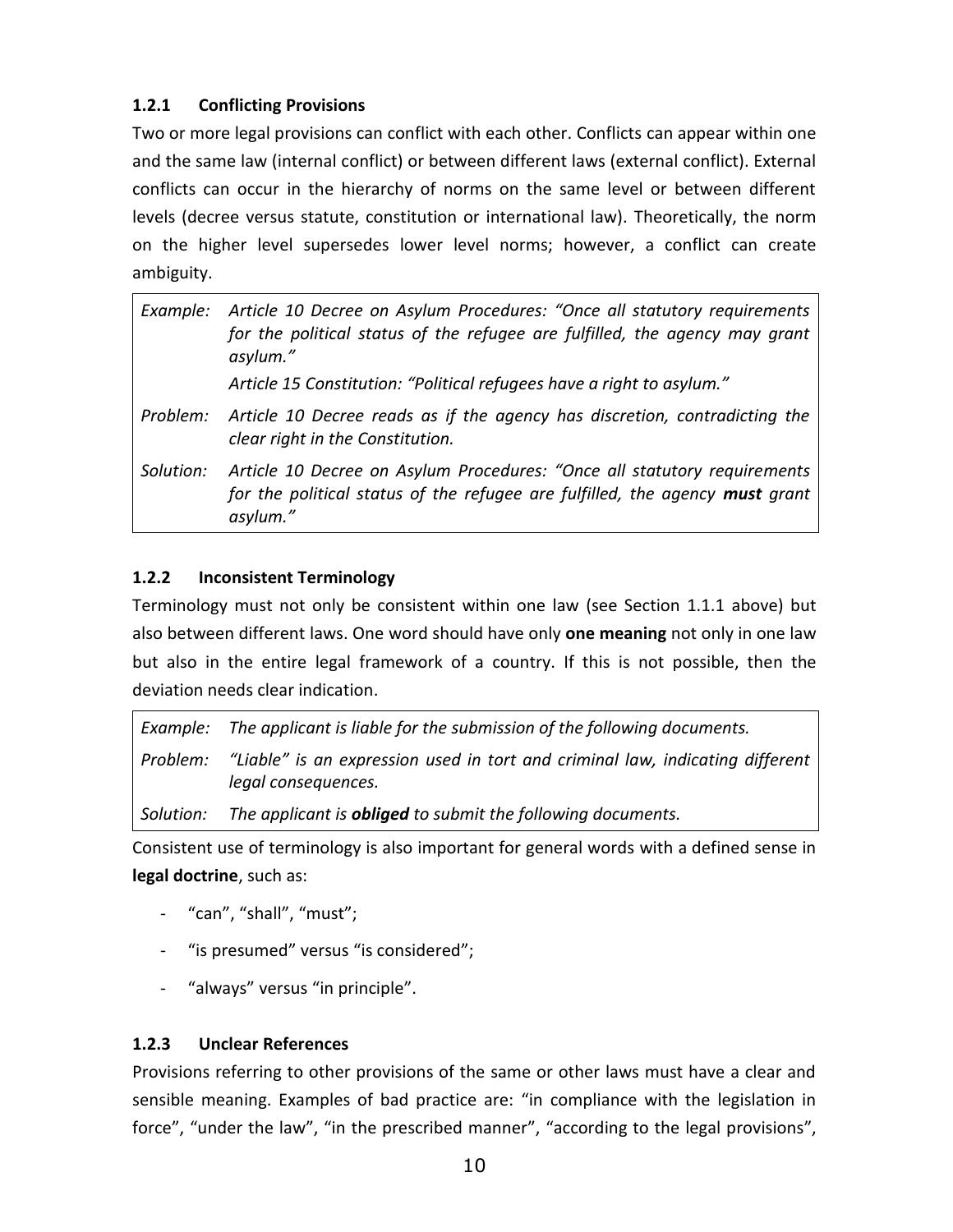"following the rules/procedure/term set by the Ministry/another authority", "other exceptions/conditions/acts established by law", etc.

|           | Example: The agency renders the decision subject to timelines as prescribed by law.                                          |
|-----------|------------------------------------------------------------------------------------------------------------------------------|
|           | Problem: It is unclear whether timelines are prescribed by this law or another (which)<br>law?                               |
| Solution: | The agency renders the decision subject to timelines as prescribed in Article<br>10 of the Law on Administrative Procedures. |

## **1.2.4 Regulatory Gaps**

Regulatory gaps are defined as follows: "The situation in which existing legal rules lack sufficient grounds for providing a conclusive answer in a legal case [...]. No available correct answer guides the decision."<sup>5</sup>

A gap can occur if there are conflicting rules (for this alternative see [1.2.1](#page-9-0) above) or because the law is open-textured.

| Example: | Article 10 – "Invalidity of local elections" – Election Law: Elections are invalid<br>if any of the following conditions is met:                                  |
|----------|-------------------------------------------------------------------------------------------------------------------------------------------------------------------|
| Problem: | There is no provision to regulate the exercising of local governance after<br>local elections have been quashed.                                                  |
|          | Solutions: Elections are invalid if any of the following conditions is met:<br>The previously elected local government continues until elections are<br>repeated. |

See also No. 1.4 of the "Legal and Technical Rules for Legal Drafting".

## <span id="page-10-0"></span>**2 Risk Category II: Prevention Gaps**

A prevention gap is the lack of a mechanism in a regulation that would **incentivise** against or **deter** the occurrence of corruption.

|           | Example: Article 2 Conflicts of Interest Law: In case of a violation of conflict of interest<br>provisions in Articles 1-9, the disciplinary commission can administer the<br>following sanction: written warning. |
|-----------|--------------------------------------------------------------------------------------------------------------------------------------------------------------------------------------------------------------------|
| Problem:  | The lack of any other sanction than a written warning will probably not<br>deter unfaithful public officials from violating rules.                                                                                 |
| Solution: | Article 2 Conflict of Interest Law: In case of a violation of conflicts of interest                                                                                                                                |

ı <sup>5</sup> The Blackwell Dictionary of Western Philosophy 2004, "Legal gap"

[<sup>&</sup>lt;http://www.blackwellreference.com/public/tocnode?id=g9781405106795\\_chunk\\_g978140510679513\\_ss](http://www.blackwellreference.com/public/tocnode?id=g9781405106795_chunk_g978140510679513_ss1-19) [1-19>](http://www.blackwellreference.com/public/tocnode?id=g9781405106795_chunk_g978140510679513_ss1-19)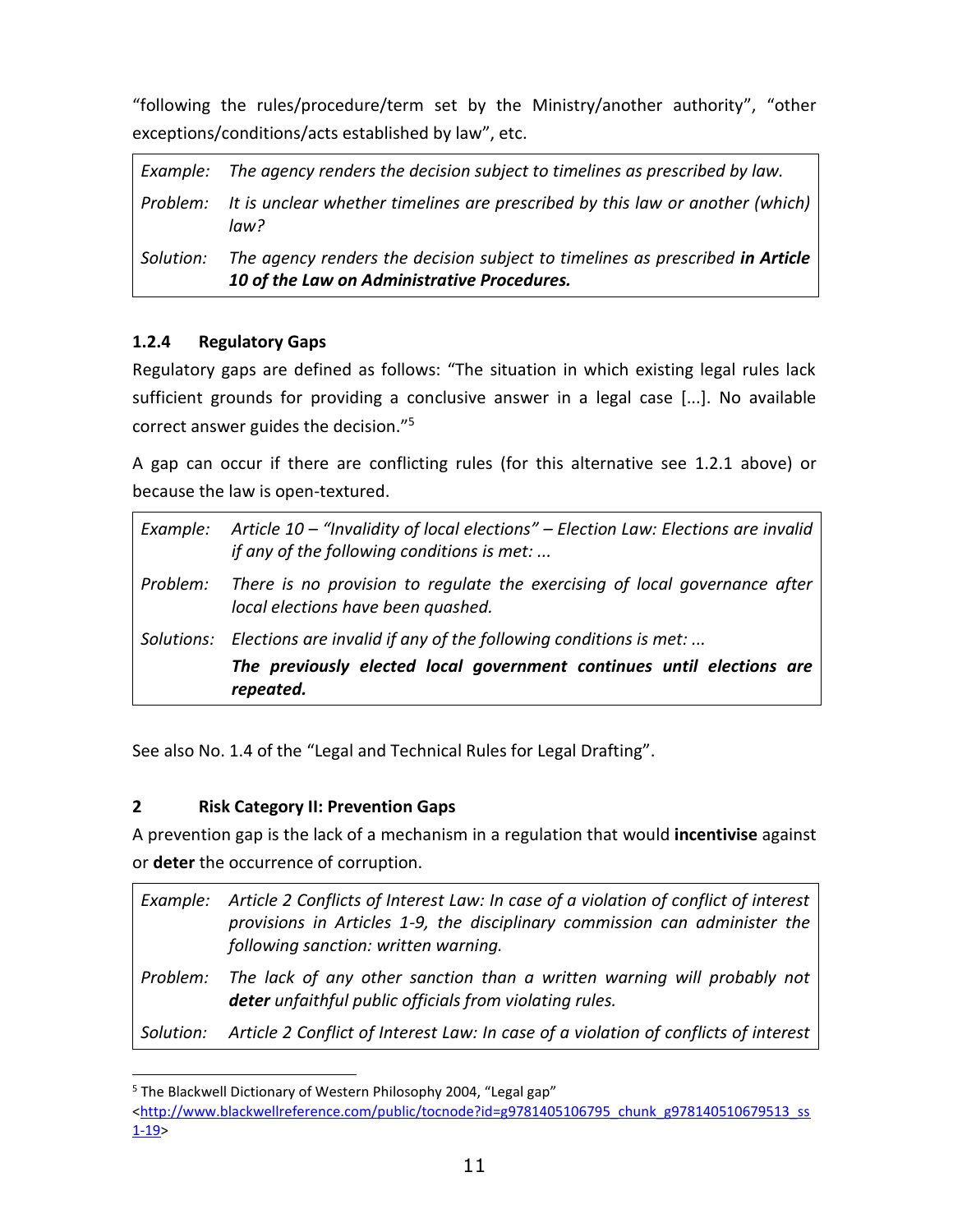*provisions in Articles 1-9, the disciplinary commission must administer one of the following sanctions: written warning, reduction of salary, demotion or dismissal.*

| Example:  | Article 1 para. 2 Conflict of Interest Law: A public official has to abstain from<br>any conflict of interest situation as described in para. 1.                                                                                                                                              |
|-----------|-----------------------------------------------------------------------------------------------------------------------------------------------------------------------------------------------------------------------------------------------------------------------------------------------|
| Problem:  | The law depicts conflict of interest situations as a taboo, not as something<br>the public official and his/her superiors have to deal with in a reasonable<br>and transparent way. Thus, the law even lacks an incentive for a public<br>official to report conflict of interest situations. |
| Solution: | Article 1 para. 2 Conflicts of Interest Law: A public official has to report any<br>conflict of interest situation as described in para. 1 to his/her superior. The<br>following rules apply for managing the conflict of interest: []                                                        |

Of course, **ambiguity** can make any weak prevention mechanism even weaker. Therefore, ambiguous language or legal technique on the one hand and prevention gaps on the other often interrelate.

| Example:  | Article 2 Conflict of Interest Law: In case of a violation of conflict of interest<br>provisions in Articles 1-9, the disciplinary commission can administer the<br>sanctions as prescribed by law: written warning.                                           |
|-----------|----------------------------------------------------------------------------------------------------------------------------------------------------------------------------------------------------------------------------------------------------------------|
| Problem:  | If, for example, the code on disciplinary offences foresees further sanctions<br>the above law would be ambiguous $-$ is a written warning the only sanction,<br>or are there other "sanctions as prescribed" by the code on disciplinary<br>offences?         |
| Solution: | Article 2 Conflict of Interest Law: In case of a violation of conflict of interest<br>provisions in Articles 1-9, the disciplinary commission can administer the<br>sanctions as foreseen in Article 12 of the Code on Disciplinary Offences<br>(Law No. 456). |

Yet ambiguity and prevention gaps are both **distinct** corruption risks: Even the clearest law without any ambiguity can still lack mechanisms for preventing corruption.

|          | Example: Article 2 Conflict of Interest Law: In case of a violation of conflict of interest<br>provisions in Articles 1-9, the disciplinary commission can administer the<br>following sanction: written warning. |
|----------|-------------------------------------------------------------------------------------------------------------------------------------------------------------------------------------------------------------------|
| Problem: | The law is not ambiguous at all; still, the lack of any sanction other than a<br>written warning will probably not <b>deter</b> unfaithful public officials from<br>violating rules.                              |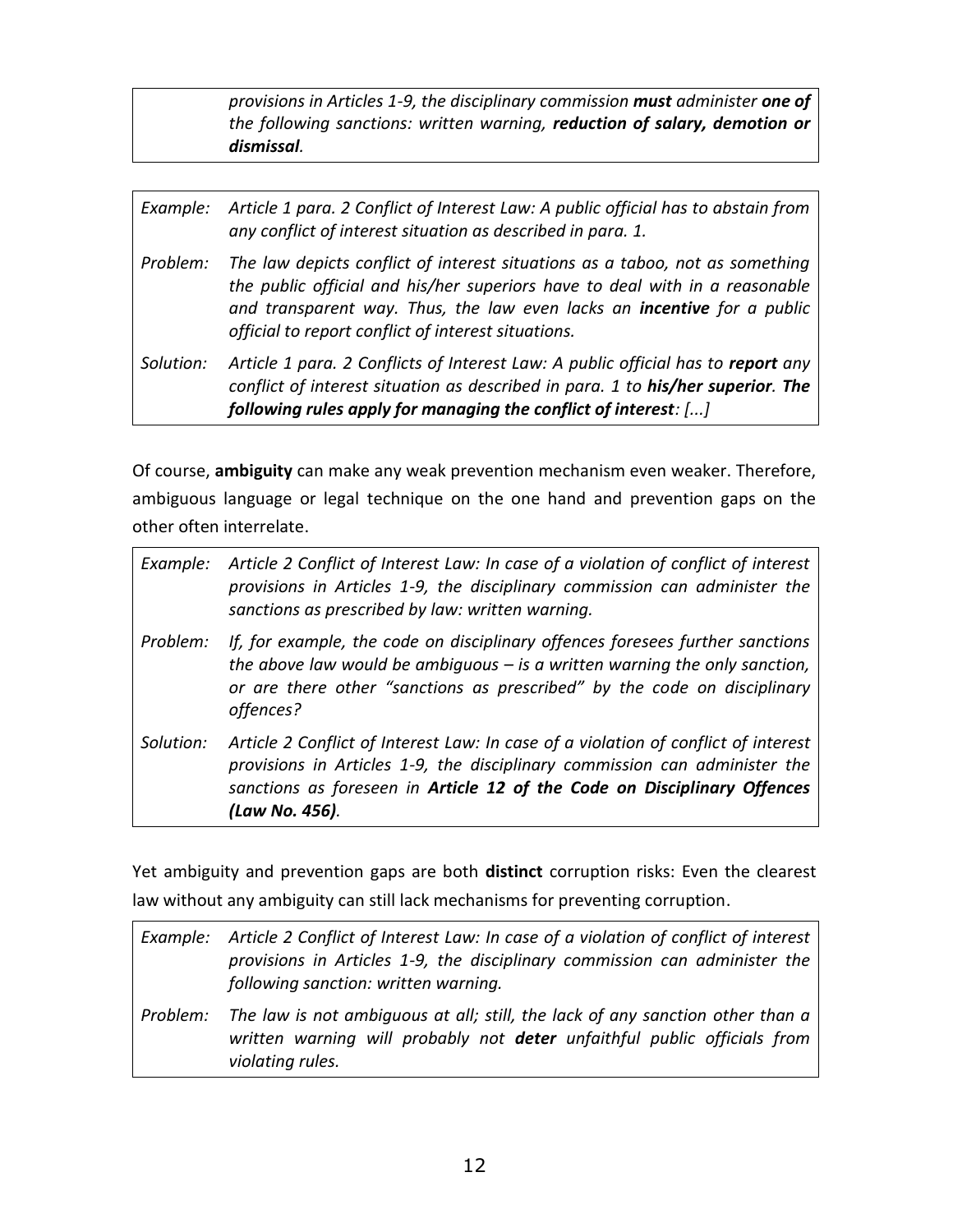## **2.1 Competencies**

#### **Unidentified competency**

This prevention gap often occurs when the drafters of a law want to show action, but without really meaning it: a full set of regulations is put in place yet there is no authority for implementing the law. This prevention gap often coincides with ambiguous legal language or technique, only vaguely hinting at the body in charge for implementing the law.

| Example: Article 10: This law is implemented by the competent ministry/agency.                                                             |
|--------------------------------------------------------------------------------------------------------------------------------------------|
| Problem: Is there another rule clearly determining which ministry is competent?<br>Would all users of the law know about this rule?        |
| Solution: Article 10: This law is implemented by the competent ministry/agency, as<br>defined in Annex 1 of the Law No. 401 On Government. |
| Article 10: This law is implemented by the agency for environmental<br>protection. [more concrete and thus a better solution]              |

#### **Unidentified scope**

Competency requires definition in such a way that it comprises all aspects of a law.

|          | Example: Article 10 Code of Disciplinary Offences: The agency for the civil service is<br>responsible for investigating all disciplinary offences.                                 |
|----------|------------------------------------------------------------------------------------------------------------------------------------------------------------------------------------|
| Problem: | Who is responsible for administering sanctions?                                                                                                                                    |
|          | Solution: Article 10 Code of Disciplinary Offences: The agency for the civil service is<br>responsible for investigating all disciplinary offences and administering<br>sanctions. |

## **Delayed identification**

The legislator might delegate the identification to an executive body; however, the danger of this approach is that the identification of the competent body for implementation might never take place.

*Example: Article 8 Energy Law: The Ministry of Energy will determine the competent body by decree. Problem: Why can the legislator not define the competent body itself? Until when would the Ministry come up with a decision? What are the criteria for this decision? Solution: Article 8 Energy Law: The Environmental Agency is the competent body for implementing this law.*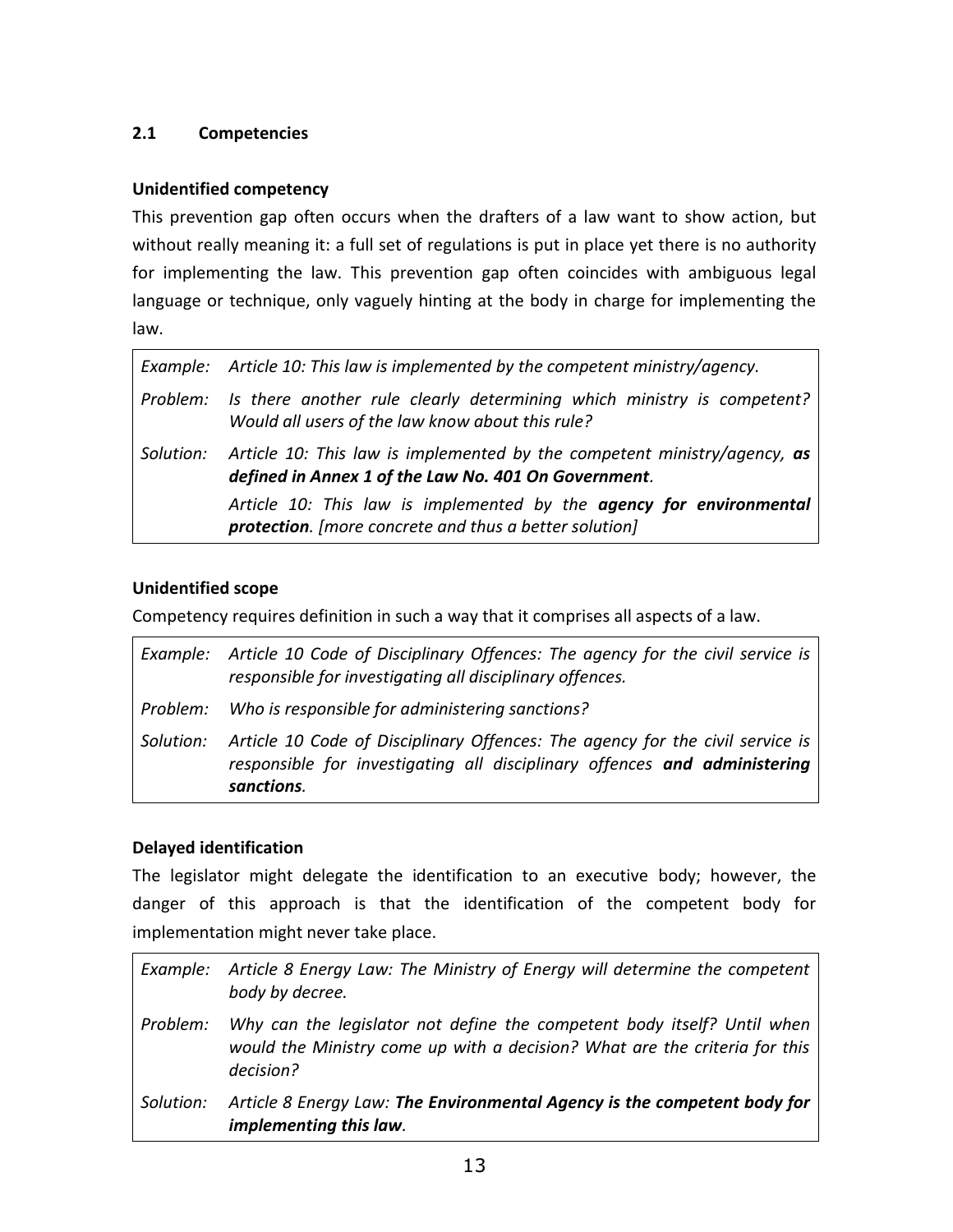#### **Delayed setting-up**

The competent body for implementation might not exist at the time of adoption of the draft law. This entails the risk that delays in the implementation of the law might prompt the legislator to delegate the identification to an executive body. The danger of this approach is that the identification of the competent body for implementation might never take place.

|           | Example: Article 8 Energy Law: The Environmental Agency is the competent body for<br>implementing this law.                                                                          |
|-----------|--------------------------------------------------------------------------------------------------------------------------------------------------------------------------------------|
| Problem:  | In case the Agency does not exist yet and for more time to come, which body<br>is in charge intermittently?                                                                          |
| Solution: | Article 8 Energy Law: The Environmental Agency is the competent body for<br>implementing this law; until it is set up, the Ministry of Energy is the<br>intermittent competent body. |

See in this regard No. 2.24-2.25 of the "Legal and Technical Rules for Legal Drafting".

#### **Competency of further regulation**

Often laws delegate the power to regulate further details of a procedure or of the criteria for a decision to an executive body. The executive body might either intentionally exploit this power to facilitate corruption opportunities or inadvertently draft faulty bylaws.

|           | Example: Article 13 Procurement Law: The Procurement Agency regulates further<br>details of the tender procedure.          |
|-----------|----------------------------------------------------------------------------------------------------------------------------|
| Problem:  | The law does not provide any quidance as to what those details are. The<br>legislator itself should define key parameters. |
| Solution: | Article 13 Procurement Law: The Procurement Agency defines templates for<br>submitting tenders.                            |

There is obviously a need for delegating law making to executive bodies. Key points of legislation, in terms of corruption risks, are often embodied in such bylaws, such as timelines for procedures, fees or formal requirements for applications. Therefore, corruption proofing needs to extent to bylaws. See also No. 1.2 of the "Legal and Technical Rules for Legal Drafting".

#### **Overlapping competencies**

There might be more than one body competent for the implementation of the same task. This can lead to a lack of implementation or to abuse of citizens through repeated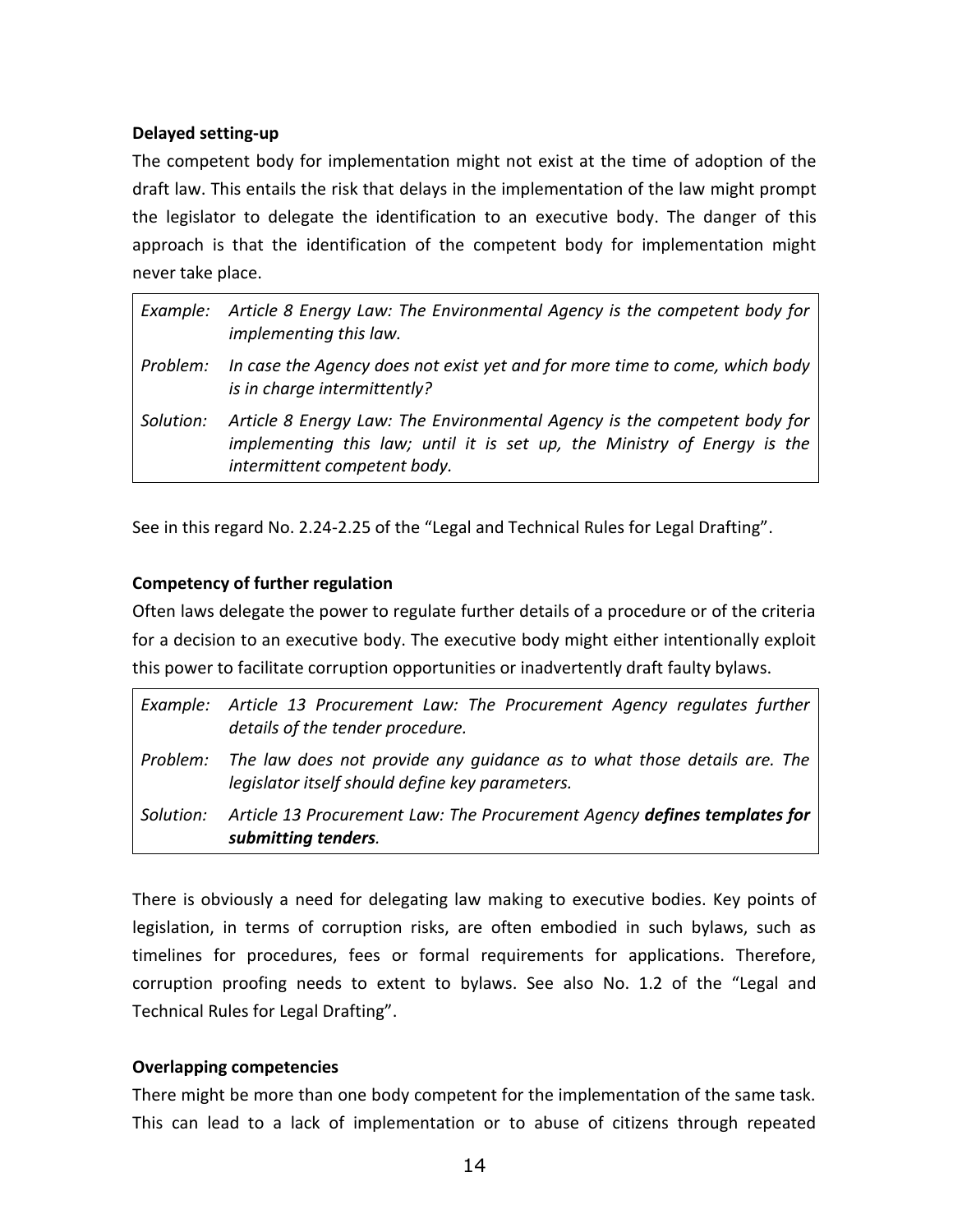(overlapping) administrative inspections. Such a regulatory fault is a case of ambiguity (see Sectio[n 1.2.1](#page-9-0) above).

## **Split competencies**

Sometimes, several bodies are each competent for a different aspect of a law. Such split competencies can entail the risk of a lack of implementation, as each body might point to the other when it comes to delicate situations.

*For example, GRECO noted in one of its evaluations: "The multiplicity of bodies has*  adverse effects in so far as it prevents a single body from assuming effective *responsibility for the process. As a result, each body depends on the others and awaits their reports or findings. The outcome is that none of the bodies seems to have a comprehensive global picture […]."<sup>6</sup>*

## **Conflict of interest**

A conflict of interest involves a conflict between the public duty and private interests of a public official, wherein the official's private capacity interest could improperly influence the performance of his/her official duties and responsibilities.<sup>7</sup> Usually, conflict of interest is subject to special legislation. However, even with such legislation in force, conflicts of interests are a standard challenge for any public law.

| Example:  | Article 12 Procurement Law: Bidders with a criminal record and family<br>members of public officials working at the procuring entity are excluded<br>from bidding.                                          |
|-----------|-------------------------------------------------------------------------------------------------------------------------------------------------------------------------------------------------------------|
| Problem:  | Family members are only a fraction of those persons with whom a conflict of<br>interest could arise. One could think of the public officials themselves, their<br>close friends or their business partners. |
| Solution: | Article 12 Procurement Law: Bidders with a criminal record and those with<br>conflict of interest, as defined in Article 12 of the Public Service Law, are<br>excluded from bidding.                        |

## **2.2 Powers and Resources**

ı

It is important that a public body have all powers and resources necessary for carrying out its tasks.

*Example: Article 5 Law on State-owned Companies: The Ministry of Economics has the* 

<sup>&</sup>lt;sup>6</sup> Third Evaluation Round, Evaluation Report on Moldova, "Transparency of Party Funding" (Theme II), GRECO Eval III Rep (2010) 8E, Strasbourg, 1 April 2011, at No. 73 [<http://www.coe.int/t/dghl/monitoring/greco/evaluations/round3/ReportsRound3\\_en.asp>](http://www.coe.int/t/dghl/monitoring/greco/evaluations/round3/ReportsRound3_en.asp).

 $7$  OECD, "Managing Conflict of Interest in the Public Service - A Toolkit", 2005, page 13 [<www.oecd.org/gov/ethics/49107986.pdf>](http://www.oecd.org/gov/ethics/49107986.pdf).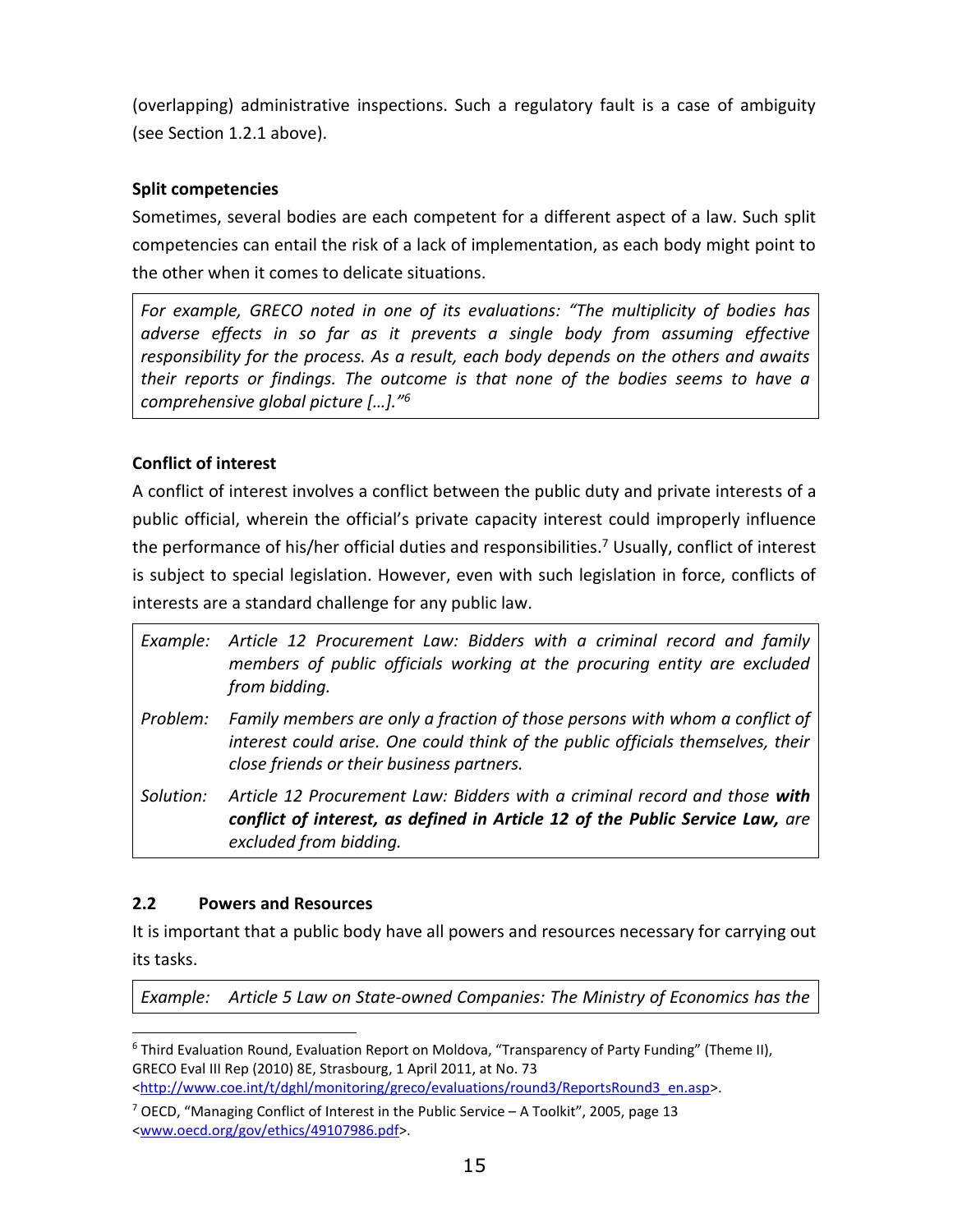*following powers for exercising oversight on state-owned companies: 1) reviewing annual reports, 2) attending board meetings and 3) requesting the convening of extraordinary board meetings. Problem: The Ministry has no right to request any other information than what is contained in the annual reports. Solution: Article 5 Law on State-owned Companies: The Ministry of Economics has the following powers for exercising oversight over state owned companies: 1) the right to review annual reports, 2) attend board meetings, 3) request the convening of extraordinary board meetings, 4) request any information on the company from the board of directors, 5) conduct special audits of the company and 6) nominate or dismiss members of the board.*

Resources also include **financing**. Whenever a draft law entails financial costs, the corruption proofing body needs to verify whether there are sufficient funds, as foreseen for its implementation, as otherwise the law will remain, if at all, no more than an expression of good will.

## **2.3 Procedures**

Certain procedures apply to any decision under public law. Whenever a public authority can exercise too much discretion, corruption risks occur.

## **Undefined steps**

The steps of any procedure must be clear.

|           | Example: Article 5 Law on Construction: The agency issues a decision on the building<br>permit once it is has processed the application.                                           |
|-----------|------------------------------------------------------------------------------------------------------------------------------------------------------------------------------------|
|           | Problem: What does "processed" entail? Can the agency ask for further<br>documentation? Does the agency consult with other state bodies? Etc.                                      |
| Solution: | Article 5 Law on Construction: The agency issues a decision on the building<br>permit once it is has processed the application, including one or all of the<br>following steps: [] |

## **Undefined timelines**

There need to be clear timelines, otherwise public officials can delay procedures and citizens are incentivised to pay speed payments.

*Example: Article 5 Law on Construction: The agency issues a decision on the building permit once it is has processed the application. Problem: Is there a maximum time for the process? Solution: Article 5 Law on Construction: The agency issues a decision on the building*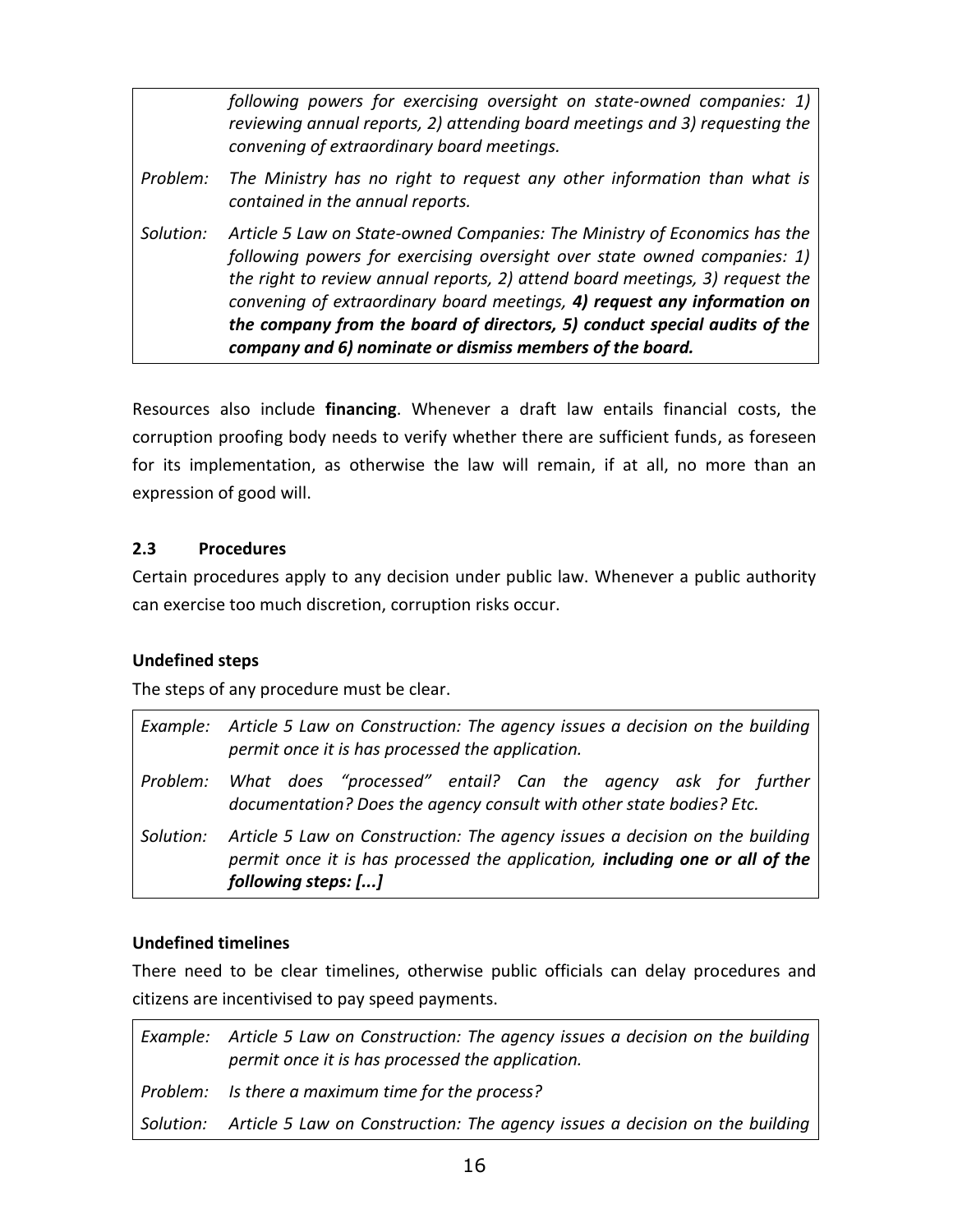| permit once it is has processed the application within the maximum time of |  |
|----------------------------------------------------------------------------|--|
| three months.                                                              |  |

#### **Undefined fees**

There needs to be a clear set of fees.

|           | Example: Article 5 Law on Passports: The agency issues the passport for a fee between<br>€10 and €100 depending inter alia on the urgency of the issuance.                                                            |
|-----------|-----------------------------------------------------------------------------------------------------------------------------------------------------------------------------------------------------------------------|
|           | Problem: It is unclear what fee corresponds to which case.                                                                                                                                                            |
| Solution: | Article 5 Law on Passports: The agency issues the passport for a fee of $\epsilon$ 10<br>in regular cases, $\epsilon$ 50 in case of issuance within 3 days and $\epsilon$ 100 for<br><i>issuance within 24 hours.</i> |

#### **Repetition of inspections**

The threat of abusively repeated inspections is a common tool to extort bribes from citizens. Conversely, citizen might also want to bribe their way out of an inspection. Thus, there needs to be a clear set of criteria on how often, whom and how thoroughly to inspect a business or person.

|           | Example: Article 14 Tax Code: The tax administration can carry out regular<br>inspections.                                                                                                              |
|-----------|---------------------------------------------------------------------------------------------------------------------------------------------------------------------------------------------------------|
|           | Problem: Is there a maximum number for the inspections per period? How are the<br>targets of these inspections selected?                                                                                |
| Solution: | Article 14 Tax Code: The tax administration can carry out regular<br>inspections. A regular inspection can occur only once every three years. The<br>inspected tax subjects are selected as follows: [] |

#### **Multi-stop procedures**

Citizens often have to interact with several agencies and this renders procedures not only cumbersome but multiplies corruption risks.

| Example: Article 9 Law on Business Registries: The applicant needs to submit<br>documentation by the following authorities: civil registry, tax authorities,<br>criminal conduct registry, and bankruptcy registry.            |
|--------------------------------------------------------------------------------------------------------------------------------------------------------------------------------------------------------------------------------|
| Problem: For each procedure, there is a corruption risk.                                                                                                                                                                       |
| Solution: Article 9 Law on Business Registries: The business registry will obtain all<br>documentation from the following authorities: civil registry, tax authorities,<br>criminal conduct registry, and bankruptcy registry. |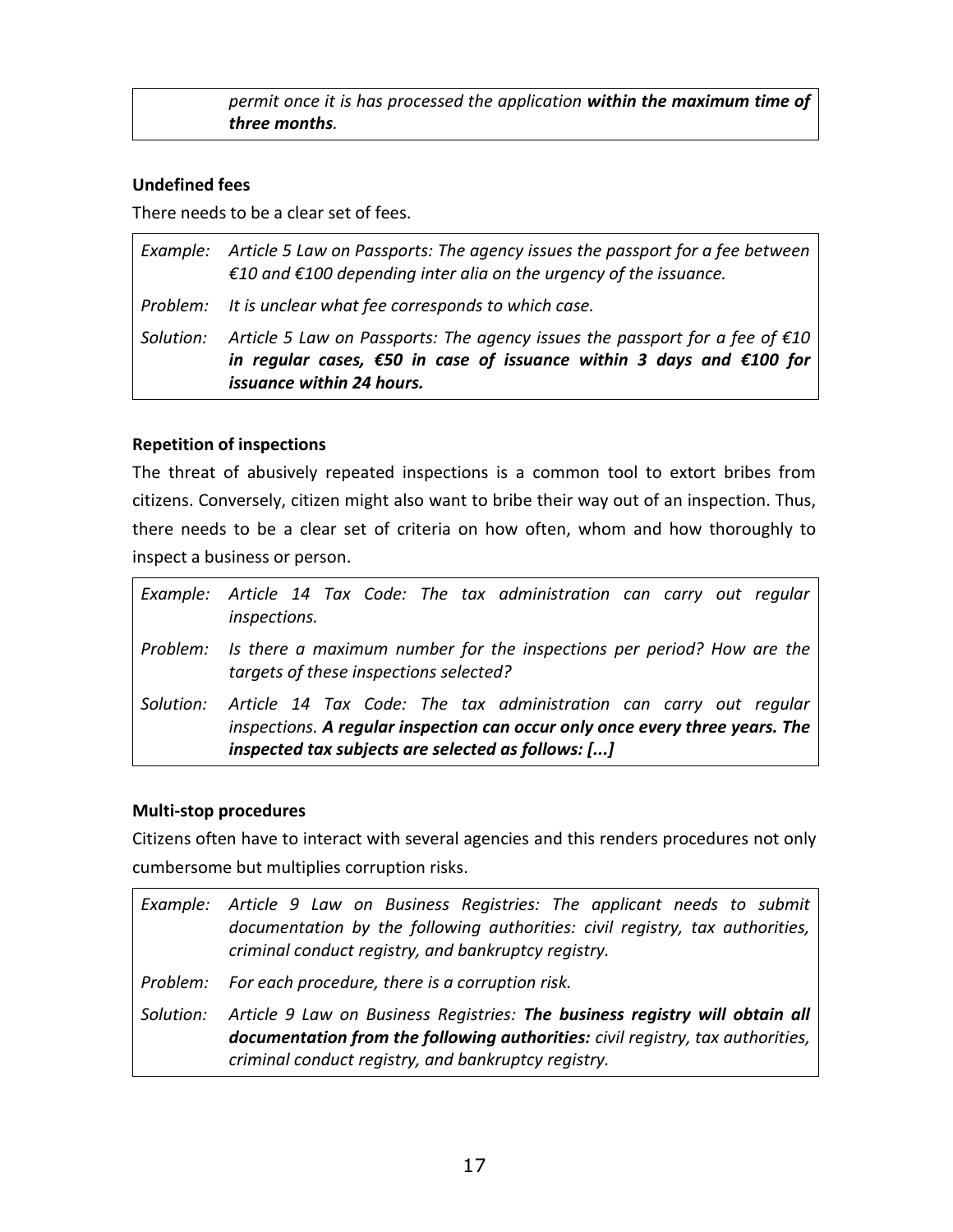#### **Competition for limited state resources**

When the state distributes resources it often meets a higher demand than it can offer. This concerns the procurement of services, job vacancies or subsidies. In such cases, it is important to have transparent procedures with objective criteria for distribution. The sources outlined below provide information on preventing corruption in competitive procedures.

#### **2.4 Decisions**

Public law obliges or entitles private or public entities; therefore, the criteria for these obligations and rights need to be clearly formulated in order to limit discretion.

| Example: Article 12 Construction Law: A building not compliant with this law can be<br>demolished.                                       |
|------------------------------------------------------------------------------------------------------------------------------------------|
| Problem: Does any violation of the law, even a small formality, entail this risk?                                                        |
| Solution: Article 12 Construction Law: A building can be deconstructed if not<br>compliant with the following provisions of this law: [] |

## **2.5 Oversight**

Any public body requires oversight or supervision by a body of higher authority, if only by the general public. Any public law thus needs to ensure that there is sufficient executive, parliamentary or civil society oversight. Judicial oversight is an additional preventive mechanism (see [2.7](#page-19-0) below).

## **Transparency and civil society oversight**

Oversight by civil society is often subject to special laws, in particular laws on public consultation and laws on freedom of information.

| Example:  | Article 12 Telecommunications Law: The Regulatory Agency is an<br>independent body of law.                                                                                                                                                                                                                                                                                                                                                                                                         |
|-----------|----------------------------------------------------------------------------------------------------------------------------------------------------------------------------------------------------------------------------------------------------------------------------------------------------------------------------------------------------------------------------------------------------------------------------------------------------------------------------------------------------|
| Problem:  | What does "independent" mean? Is there no oversight by a public entity?<br>What is the relation to the public?                                                                                                                                                                                                                                                                                                                                                                                     |
| Solution: | Article 12 Telecommunications Law: The Regulatory Agency is a body of law<br>independent from other executive bodies, but reports to Parliament as<br>follows: [] The Regulatory Agency also reports bi-annually to the public<br>including the following information: []. All its decisions are subject to<br>disclosure under the Freedom of Information Act. Its Oversight Council<br>includes representatives from civil society as defined by Article 8 of the<br>Law on Public Consultation. |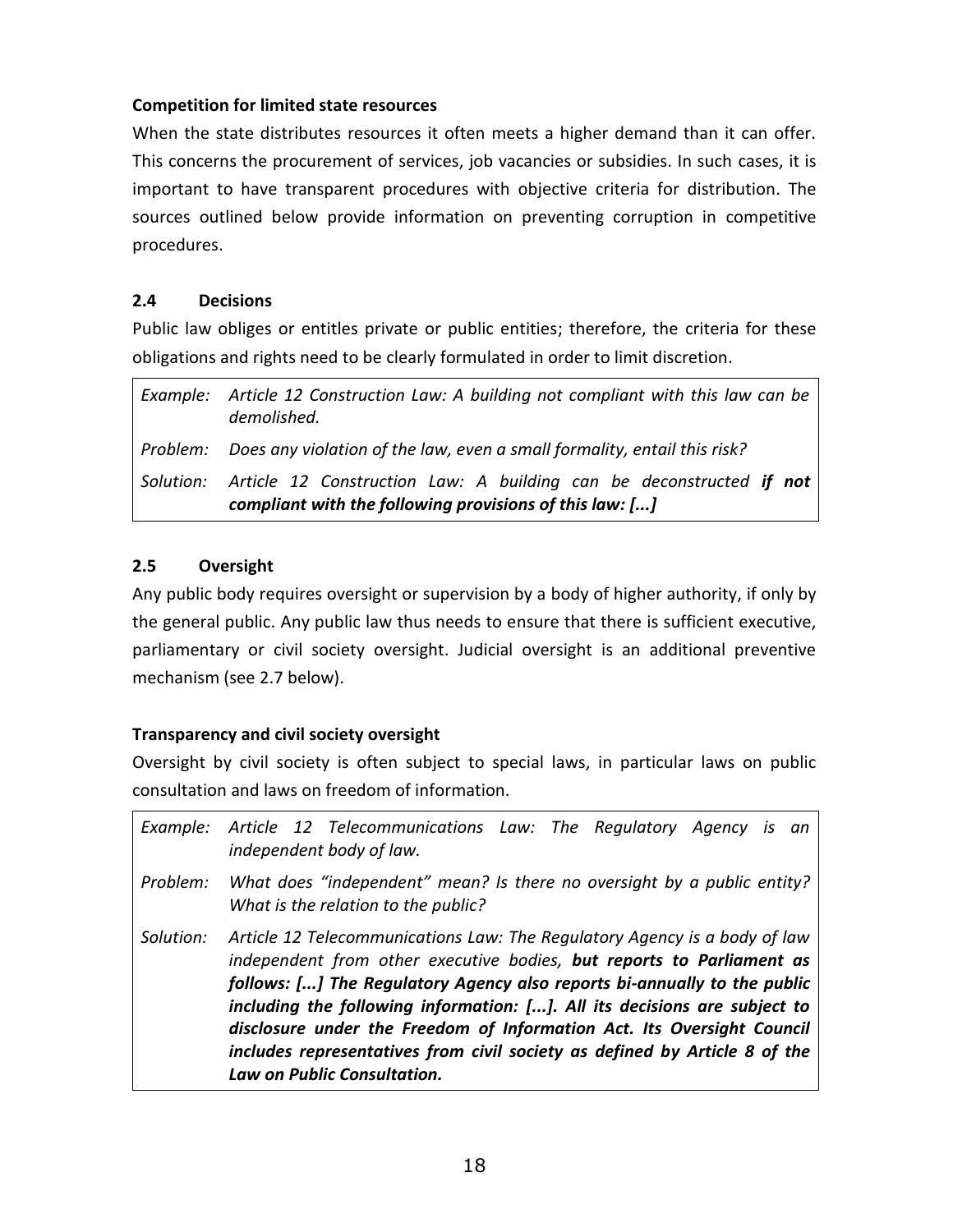## **Separation of tasks**

If all decision-making power is concentrated in one place then there are no horizontal checks or balances amongst public officials.

|           | Example: Article 12 Procurement Law: The planning, award and accounting of a public<br>contract should be implemented by the same public official.                                                                                                        |
|-----------|-----------------------------------------------------------------------------------------------------------------------------------------------------------------------------------------------------------------------------------------------------------|
|           | Problem: The rule makes it relatively easy for a public official to manipulate the tender<br>to favour a certain party and to hide any procurement fraud.                                                                                                 |
| Solution: | Article 12 Procurement Law: When public contracts are awarded, the<br>planning and description of requirements shall be kept separate in<br>organisational terms from both the implementation of the award process<br>and from the subsequent accounting. |

## **Rotation**

An effective means to deal with the danger of corruption is staff rotation. This personnel management tool should be used extensively in areas especially vulnerable to corruption. Doing so requires that staff are willing to take on different functions at regular intervals – as a rule, the period of assignment should not exceed a few years – even if this usually results in more work (time needed to familiarise oneself with new tasks).

| Example:  | Article 19 Procurement Law: The planning, award and accounting of a public<br>contract should be implemented by a dedicated procurement unit in each<br>state body.                                                                                                       |
|-----------|---------------------------------------------------------------------------------------------------------------------------------------------------------------------------------------------------------------------------------------------------------------------------|
| Problem:  | The rule lacks any provision on job rotation, thus allowing potentially<br>corruptive relationships to evolve.                                                                                                                                                            |
| Solution: | Article 19 Procurement Law: The planning, award and accounting of a public<br>contract should be implemented by a dedicated procurement unit in each<br>state body. The staff in this unit should rotate to a new function outside the<br>unit at least every five years. |

## **2.6 Sanctions**

Sanctions can be a problem in different directions:

- undefined or **excessive** sanctions can help public officials to extort bribes from citizens;
- weak or missing sanctions (for **citizens**) can facilitate corruption by citizens;
- weak or missing sanctions (for **public officials**) can facilitate corruption by public officials.

*Example: Article 12 Trade Law: Maintaining a business in violation of registry*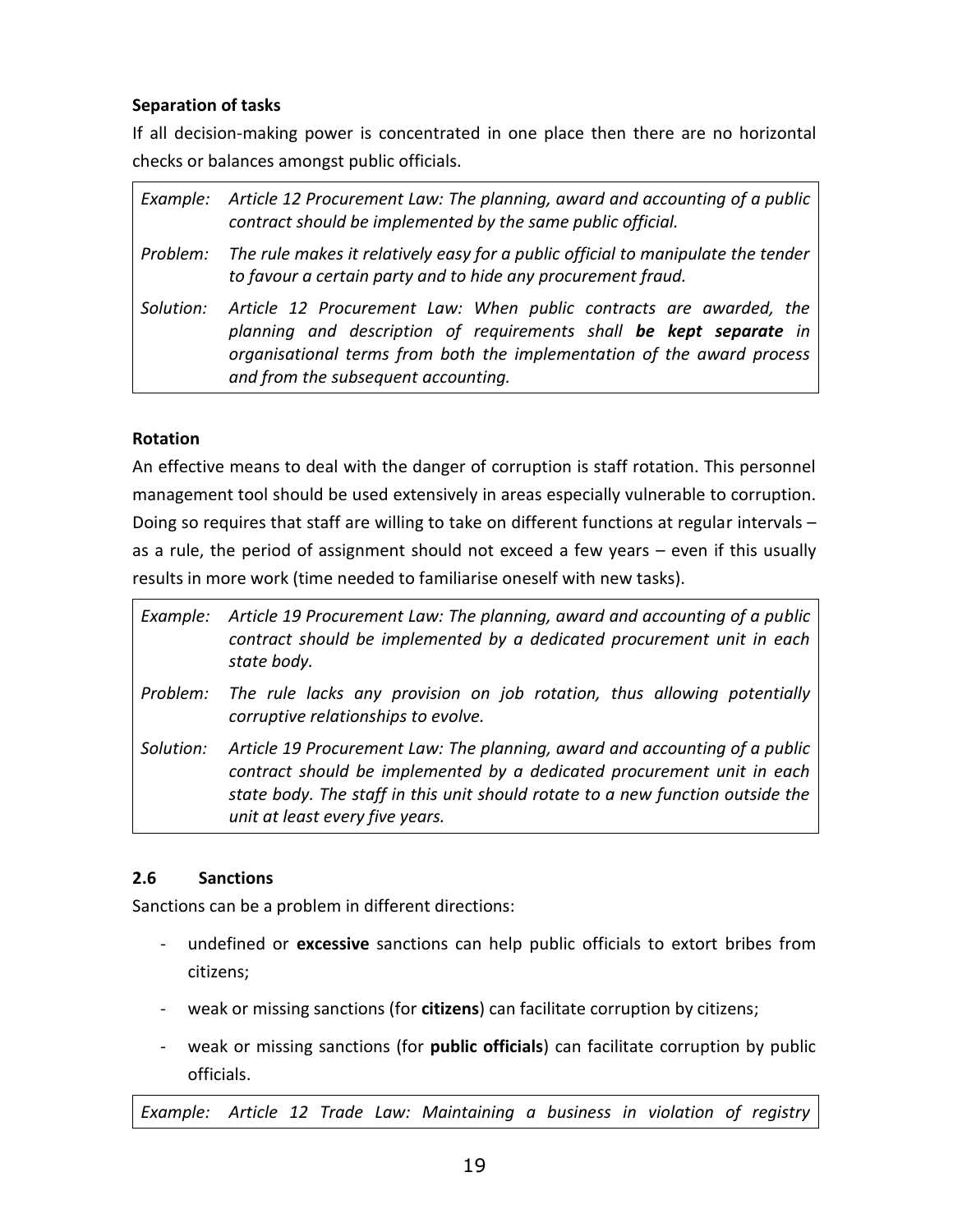|           | requirements is punishable by a fee of up to 5 annual turnovers of the<br>business.                                                                                                                                                                     |
|-----------|---------------------------------------------------------------------------------------------------------------------------------------------------------------------------------------------------------------------------------------------------------|
| Problem:  | What does "violation of registry requirements" mean – any formal violation?<br>Which "annual turnovers" are meant $-$ current ones, past ones or projected<br>ones? 5 annual turnovers as a fee would normally kill any business.                       |
| Solution: | Article 12 Trade Law: Maintaining a business in violation of registry<br>requirements in Article 8 para. 1 is punishable by a fee of up to 0.5 annual<br>turnover of the year in which the offence occurred, determined by the<br>following factors: [] |

Good legal drafting guidelines normally contain detailed instructions on how to draft provisions on sanctions.<sup>8</sup> See in this regard No. 2.13-2.16 of the "Legal and Technical Rules for Legal Drafting".

#### <span id="page-19-0"></span>**2.7 Judicial Review**

Judicial review is important as a safeguard against arbitrariness of the executive power. A comprehensive scope of judicial review and clear modalities are important.

| Example:  | Article 12 Construction Law: Refusal to issue a building permit is subject to<br>full legal review.                                                                                                                                                                                                     |
|-----------|---------------------------------------------------------------------------------------------------------------------------------------------------------------------------------------------------------------------------------------------------------------------------------------------------------|
| Problem:  | What if the agency issues a building permit that is insufficient? What if the<br>agency fails to take any action? What if the agency issues other decisions,<br>such as one for the demolition of an "illegal" building? What does "legal<br>review" mean and, in particular, which court is competent? |
| Solution: | Article 12 Construction Law: A violation of any right under this law is<br>subject to legal appeal through the administrative courts.                                                                                                                                                                   |
|           | Article 12 Construction Law: All decisions under Articles 4-9 are subject to<br>legal appeal through the administrative courts.                                                                                                                                                                         |

## **2.8 Sector Specific Safeguards**

ı

The above list of prevention gaps shows some of the main categories yet it is not an exhaustive list. Each sector works with different rules and practices. For example, for a teacher and a doctor some corruption risks are similar and some different. Similarly, public financial management and public procurement each require a multitude of specific safeguards to be corruption proof. There are sources of information for each sector. See the following references for more detail and examples:

<sup>&</sup>lt;sup>8</sup> See, for example, the two page "Annex 2" to the "German Guide to the Form of Legal Acts", third edition, 2008 [<http://hdr.bmj.de/anhang\\_2.html>](http://hdr.bmj.de/anhang_2.html) (German; an English translation is currently in preparation by the German Federal Ministry of Justice).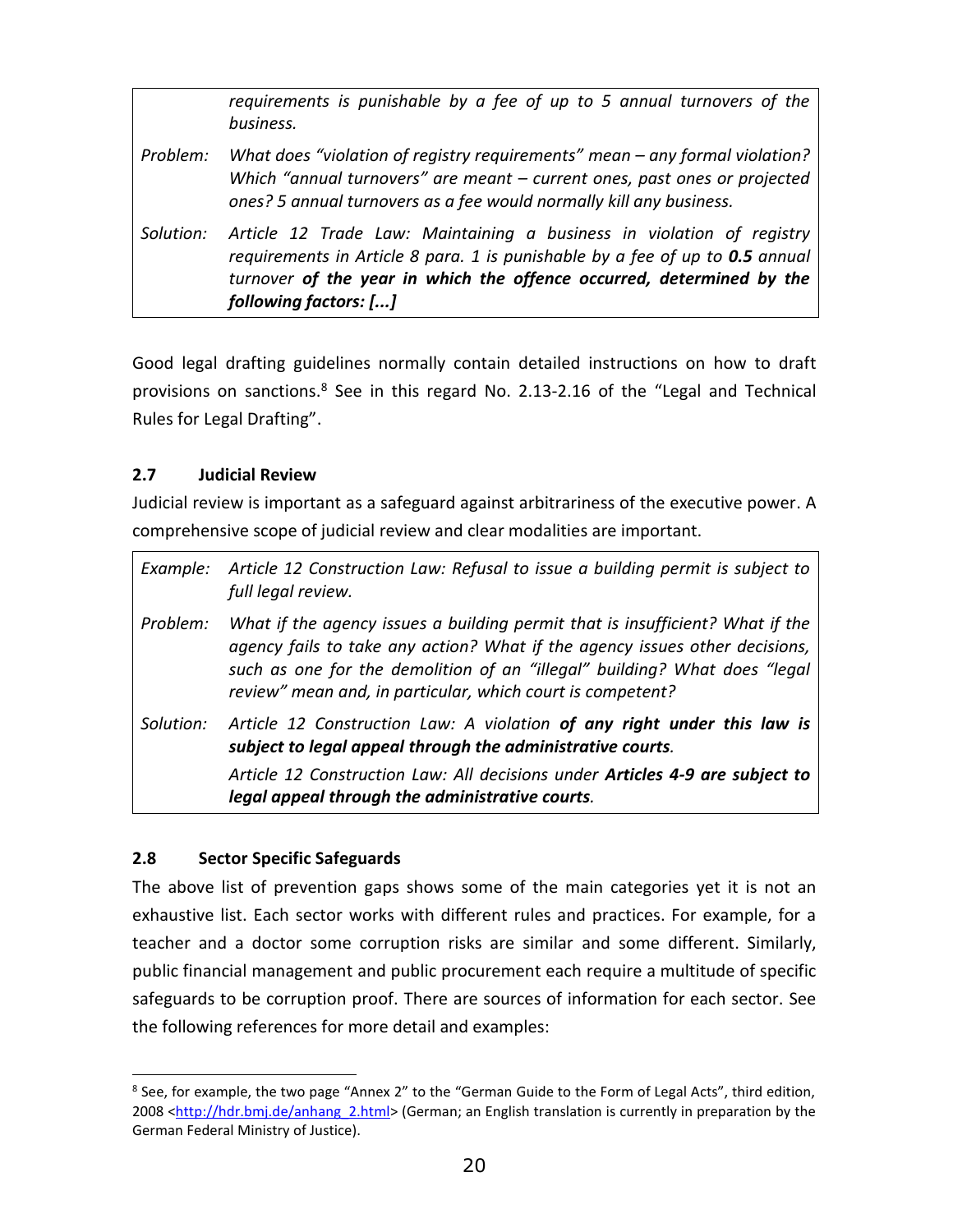- Regional Anti-corruption Initiative, "Corruption Risk Assessment in Public Institutions" (2014); 9
- UNODC, "UN Anti-corruption Toolkit" (third edition) (2004);<sup>10</sup>
- UNODC, "Technical Guide to the UNCAC" (2009) (English and Russian);<sup>11</sup>
- OSCE, "Best Practices in Combating Corruption" (2004) (English and Russian);<sup>12</sup>
- Transparency International, "Confronting Corruption: The Elements of a National Integrity System", TI Source Book (2000) (English); 13
- UNODC/UNCAC, "Self-assessment Checklist" (in English and Russian);<sup>14</sup>
- OECD, "Managing Conflict of Interest in the Public Service: A Toolkit" (2005); "Specialised Anti-corruption Institutions. Review of Models" (2006) (in English and Russian); "Lobbyists, Government and Public Trust" (2009); "Asset Declarations for Public Officials: A Tool to Prevent Corruption" (2011) (in English and Russian); "Bribery Awareness Handbook for Tax Examiners" (2009) etc; 15
- USAID, "Corruption Assessment Handbook" (2006) Annex 3, page 94 "Diagnostic Guides: Checklists of Corruption Risks for Different Sectors" (customs, health, political parties, etc); 16
- U4 Anti-Corruption Resource Centre;<sup>17</sup>
- Council of Europe Technical Paper, "Corruption Risk Assessment Methodology Guide" by Quentin Reed and Mark Philp for the PACA Project (December 2010), page 16/Annex 1;<sup>18</sup>
- Council of Europe, "Project Against Corruption, Money Laundering and Financing of Terrorism in the Republic of Moldova" (MOLICO) - English translation of the draft "Methodology of Corruption Risk Assessment in Public Institutions";<sup>19</sup>

ı

<sup>&</sup>lt;sup>9</sup> [<http://www.rai-see.org/publications.html>](http://www.rai-see.org/publications.html) (planned publication).

<sup>&</sup>lt;sup>10</sup> [<www.unodc.org/documents/corruption/publications\\_toolkit\\_sep](http://www.unodc.org/documents/corruption/publications_toolkit_sep04.pdf) [04.pdf>](http://www.unodc.org/documents/corruption/publications_toolkit_sep04.pdf).

<sup>11</sup> [<www.unodc.org/unodc/en/treaties/CAC/technical-guide.html>](http://www.unodc.org/unodc/en/treaties/CAC/technical-guide.html).

 $12$  [<www.osce.org/eea/13738>](http://www.osce.org/eea/13738).

<sup>13</sup> [<www.transparency.org/publications/sourcebook>](http://www.transparency.org/publications/sourcebook) .

<sup>14</sup> [<www.unodc.org/unodc/en/treaties/CAC/self-assessment.html>](http://www.unodc.org/unodc/en/treaties/CAC/self-assessment.html).

<sup>15</sup> [<www.oecd.org/corruption/keyoecdanti-](file:///C:/Users/Administrator/AppData/Local/Microsoft/Windows/AppData/Local/Microsoft/Windows/Administrator/AppData/Local/Microsoft/Windows/Temporary%20Internet%20Files/Content.Outlook/SPBC331T/www.oecd.org/corruption/keyoecdanti-corruptiondocuments.htm)

[corruptiondocuments.htm>](file:///C:/Users/Administrator/AppData/Local/Microsoft/Windows/AppData/Local/Microsoft/Windows/Administrator/AppData/Local/Microsoft/Windows/Temporary%20Internet%20Files/Content.Outlook/SPBC331T/www.oecd.org/corruption/keyoecdanti-corruptiondocuments.htm).

<sup>16</sup> [<http://transition.usaid.gov/our\\_work/democracy\\_and\\_governan](http://transition.usaid.gov/our_work/democracy_and_governance/technical_areas/anticorruption_handbook/index.html) [ce/technical\\_areas/anticorruption\\_handbook/index.html>](http://transition.usaid.gov/our_work/democracy_and_governance/technical_areas/anticorruption_handbook/index.html).

 $17$  [<www.u4.no/>](http://www.u4.no/).

<sup>18</sup> [<www.coe.int/paca>](http://www.coe.int/paca).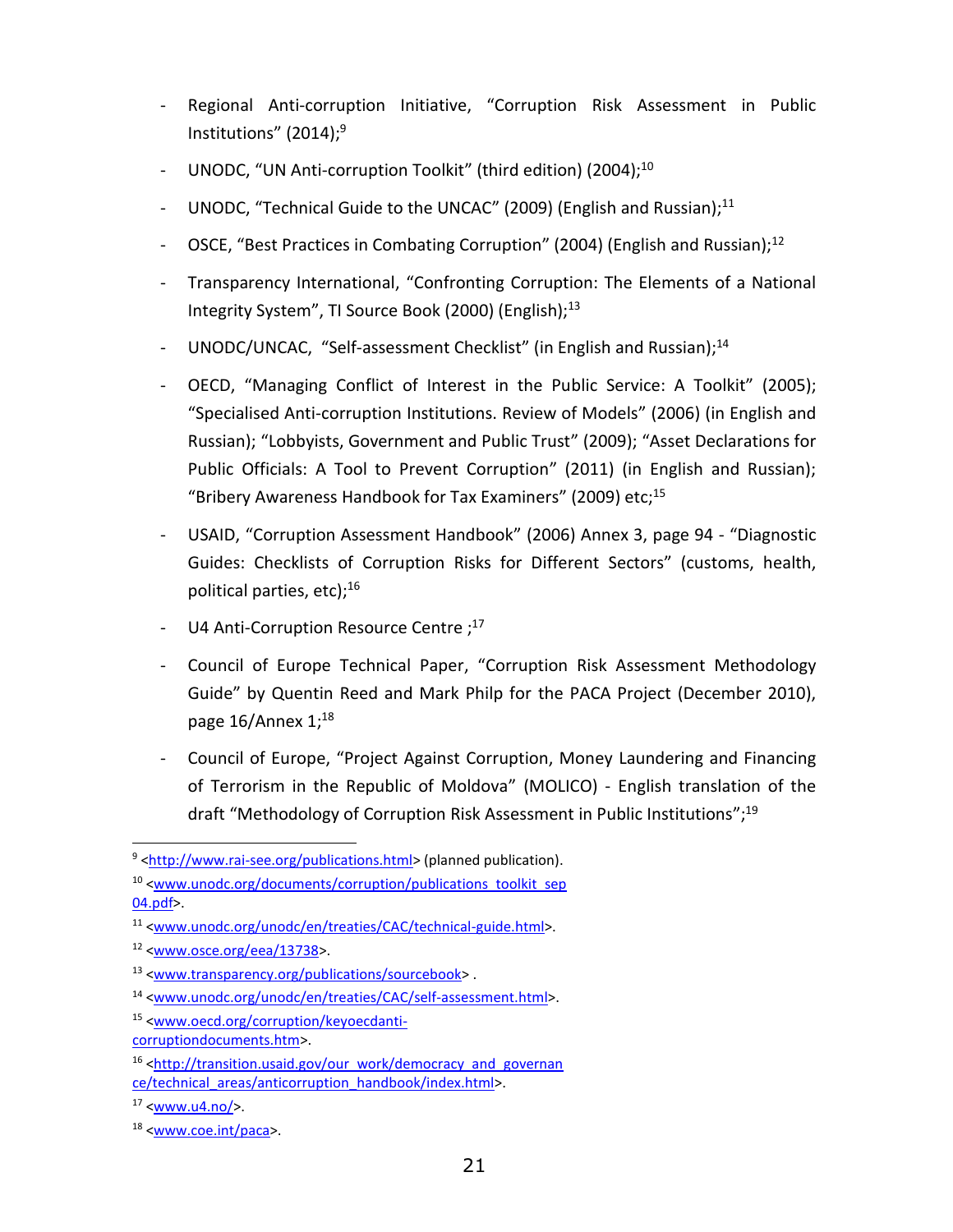- PROVIDUS/CBSS Working Group on Democratic Institutions, "Corruption Prevention in Public Administration in the Countries of the Baltic Sea Region" (2008). 20

Not all of the specific risks listed in the above sources are relevant from a regulatory perspective, but many are.

There are also many standards available for each specific sector, such as procurement,:

- Business Anti-Corruption Portal;
- Public Procurement Due Diligence Tool;<sup>21</sup>
- OECD, "Enhancing Integrity in Public Procurement: A Checklist" (2008);<sup>22</sup>
- Chr. Michelsen Institute, "The Basics of Integrity in Procurement: A Guidebook" (Version 3, 23 February 2010); 23
- UN/Global Compact, "Fighting Corruption in the Supply Chain: A Guide for Customers and Suppliers" (June 2010);<sup>24</sup>
- Transparency International, "Handbook for Curbing Corruption in Public Procurement" (February 2006). 25

However, it would go beyond the scope of this Methodology to list such sources for each field of public law; however, they are available for research through the various anticorruption platforms on the web.

#### <span id="page-21-0"></span>**Addendum: Corrupted Legislation**

Risk categories I (Ambiguity) and II (Prevention gaps) are all about the facilitation of **future** incidents of **corruption**. Yet there is a third category, which does not concern the facilitation of future corruption but still relates to corruption. An example:

ı 19

[<sup>&</sup>lt;www.coe.int/t/dghl/cooperation/economiccrime/moneylaundering/projects/molico/AC/Output1.6/912%](http://www.coe.int/t/dghl/cooperation/economiccrime/moneylaundering/projects/molico/AC/Output1.6/912%20MOLICO%20Nat%20%20Legisl%20_methodology%20of%20corruption%20risk%20assessment.pdf) [20MOLICO%20Nat%20%20Legisl%20\\_methodology%20of%20corruption%20risk%20assessment.pdf>](http://www.coe.int/t/dghl/cooperation/economiccrime/moneylaundering/projects/molico/AC/Output1.6/912%20MOLICO%20Nat%20%20Legisl%20_methodology%20of%20corruption%20risk%20assessment.pdf).

<sup>&</sup>lt;sup>20</sup> [<http://www.mfa.gov.lv/data/file/petijumi/corruption\\_prevention.pdf>](http://www.mfa.gov.lv/data/file/petijumi/corruption_prevention.pdf).

<sup>&</sup>lt;sup>21</sup> [<http://www.business-anti-corruption.com/tools/due-diligence-tools/public-procurement-tool.aspx>](http://www.business-anti-corruption.com/tools/due-diligence-tools/public-procurement-tool.aspx).

<sup>&</sup>lt;sup>22</sup> [<http://www.oecd.org/gov/ethics/enhancingintegrityinpublicprocurementachecklist.htm>](http://www.oecd.org/gov/ethics/enhancingintegrityinpublicprocurementachecklist.htm).

<sup>23</sup> [<www.cmi.no/file/?971>](http://www.cmi.no/file/?971).

<sup>&</sup>lt;sup>24</sup> [<www.unglobalcompact.org/docs/issues\\_doc/Anti-Corruption/Fighting\\_Corruption\\_Supply\\_Chain.pdf>](http://www.unglobalcompact.org/docs/issues_doc/Anti-Corruption/Fighting_Corruption_Supply_Chain.pdf). 25

<sup>&</sup>lt;http://www.transparency.org/whatwedo/pub/handbook for curbing corruption in public procurement  $\geq$ .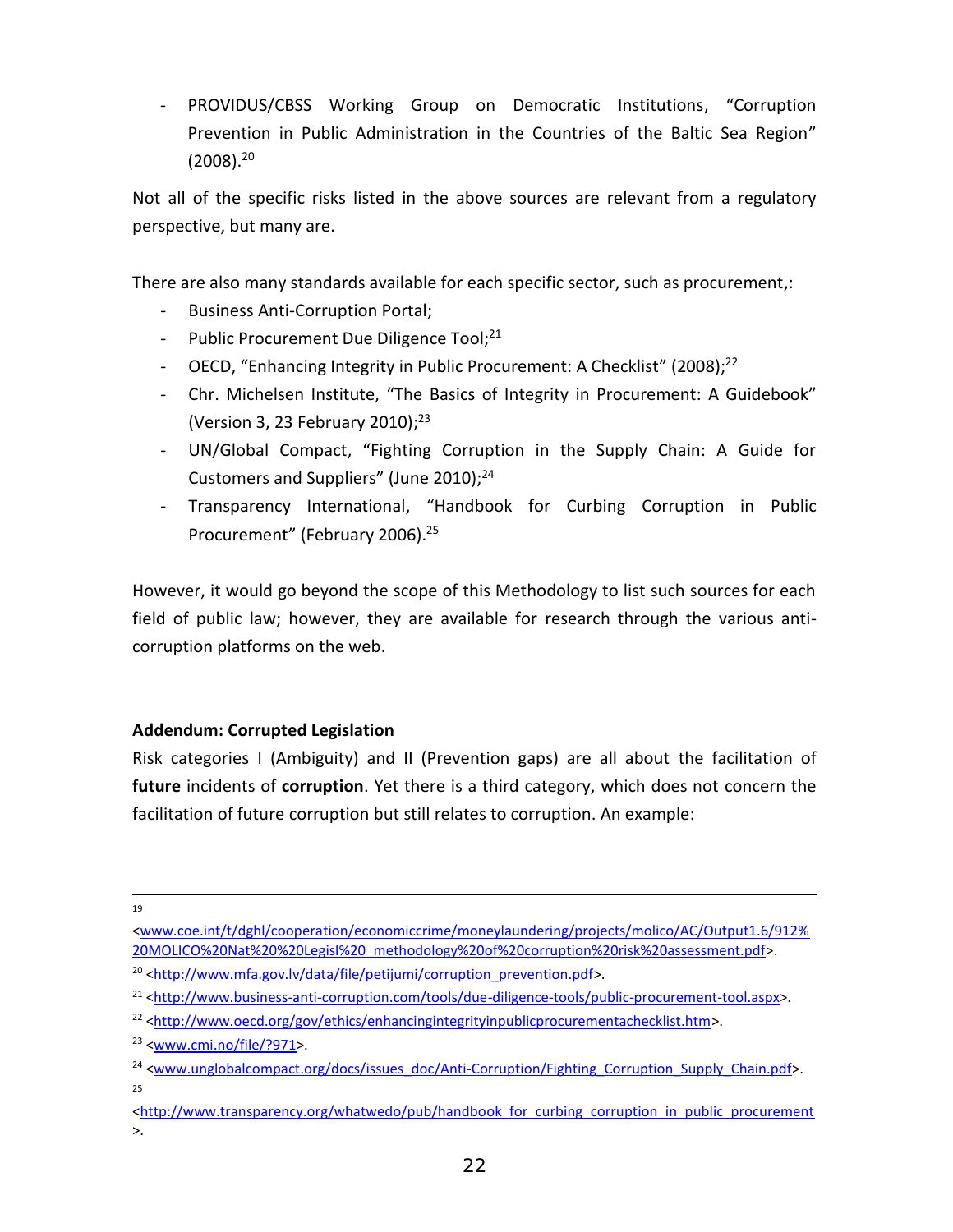An industrial group provides a campaign donation to the governing political party. In exchange, the government passes an exemption in the tax law that grants the industrial group a tax favour.

The tax favour itself in this case would not represent corruption, because it does not constitute bribery, embezzlement or abuse of office. Any future tax favours granted based on the law in question would formally in fact be **fully legal**, even if the earlier political financial donation had been given in exchange for the tax exemption. Therefore, the regulation would not "contribute to corruption" like any future bribery or embezzlement. On the contrary, the corruption would normally have already fully taken place before the regulation came into force (bribery of legislators, political finance violation, etc). Hence, (other than risk categories I and II) this case of corrupted legislation would:

- not set risks for any **future** corruption incidents;
- only follow a corrupt act in the **past**.

In other words, such "corrupted laws" represent the damage done by corruption rather the corruption itself. Exactly because of this damage, corruption proofing should not blind itself to such incidents but point out any such indications. **Indicators** for such corrupted legislation can be found in particular in the below stated areas.

- Illegal activities:
	- o violation of **lobbying** rules by interest groups **(**see **Error! Reference source not found.** above);
	- o **political finance** violations by anybody profiting from a law **(**see **Error! Reference source not found.** above);
	- $\circ$  procedural violations during the legislative process, in particular on **transparency** (see **Error! Reference source not found.** above);
	- o **ethics** violations by legislators, such as the provisions on conflict of interest (see **Error! Reference source not found.** above);
	- o incidents of **bribery**.
- Legal activities can still point to hidden corruption in the legislative process:
	- o suspicious **privileges** in the law for certain interest groups;
	- o large (but legal) **financial political** donations by anybody profiting from a law **(**see **Error! Reference source not found.** above);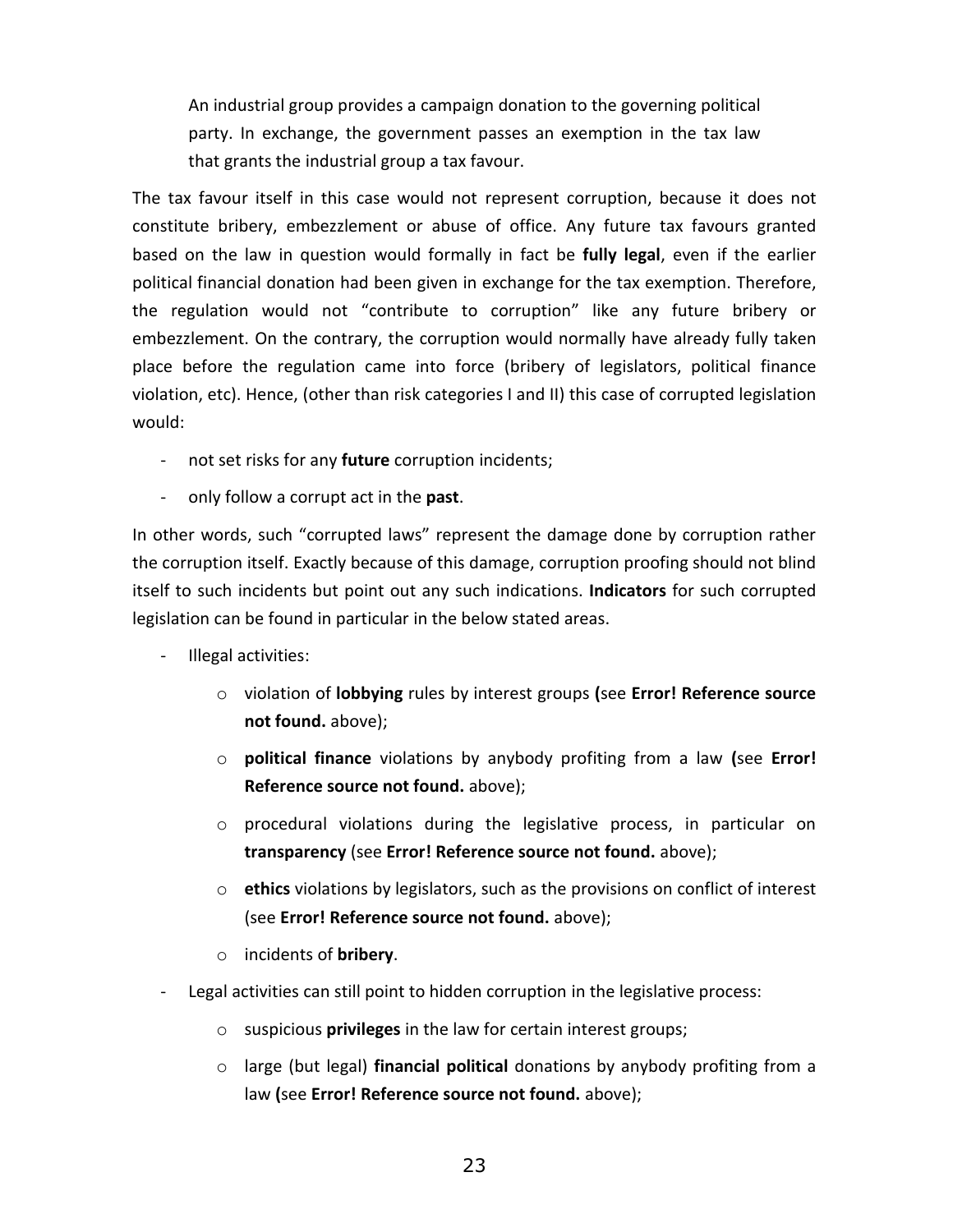- o extraordinary (legal) **lobbying** activities by interest groups **(**see **Error! Reference source not found.** above);
- o lack of **transparency** of the legislative process (even if formally within legal limits), such as hiding certain financial aspects of the impact of a draft law (see **Error! Reference source not found.** above);
- o **ethical** challenges (despite compliance with the rules) where prominent legislators with stakes in companies profiting from a law abstain from voting, but the question of their de facto influence remains (see **Error! Reference source not found.** above);
- o obvious disadvantage to or waste of **public funds**, such as
	- the allocation of public property to private owners below market value or
	- the over-financing of public institutions with a known record of embezzlement or illicit enrichment (as stated in reports by the court of auditors for example).

An external corruption proofing body should always look out for any of the above indicators and should list any such indicators in its **assessment report**. This would certainly not compel any conclusion, but it might lead to further examination by law enforcement bodies or civil society and could in the case of draft laws alert members of parliament. It is clear that a corruption proofing body normally would neither have the mandate nor the power to investigate such indicators any further, unless it had law enforcement competencies (such as the National Anti-corruption Centre in Moldova).

At the same time, one should keep in mind that not every privilege or preferential treatment of an interest group is necessarily a sign of a corrupted legislative process. All laws of this world are an expression of what certain interest groups want. The democratic process is built on the assumption that particular interests prevail in the end. Only if there are indications that the legislative process has been (formally) corrupted should the corruption proofing body point this out. Anything else would represent interference with **general politics**.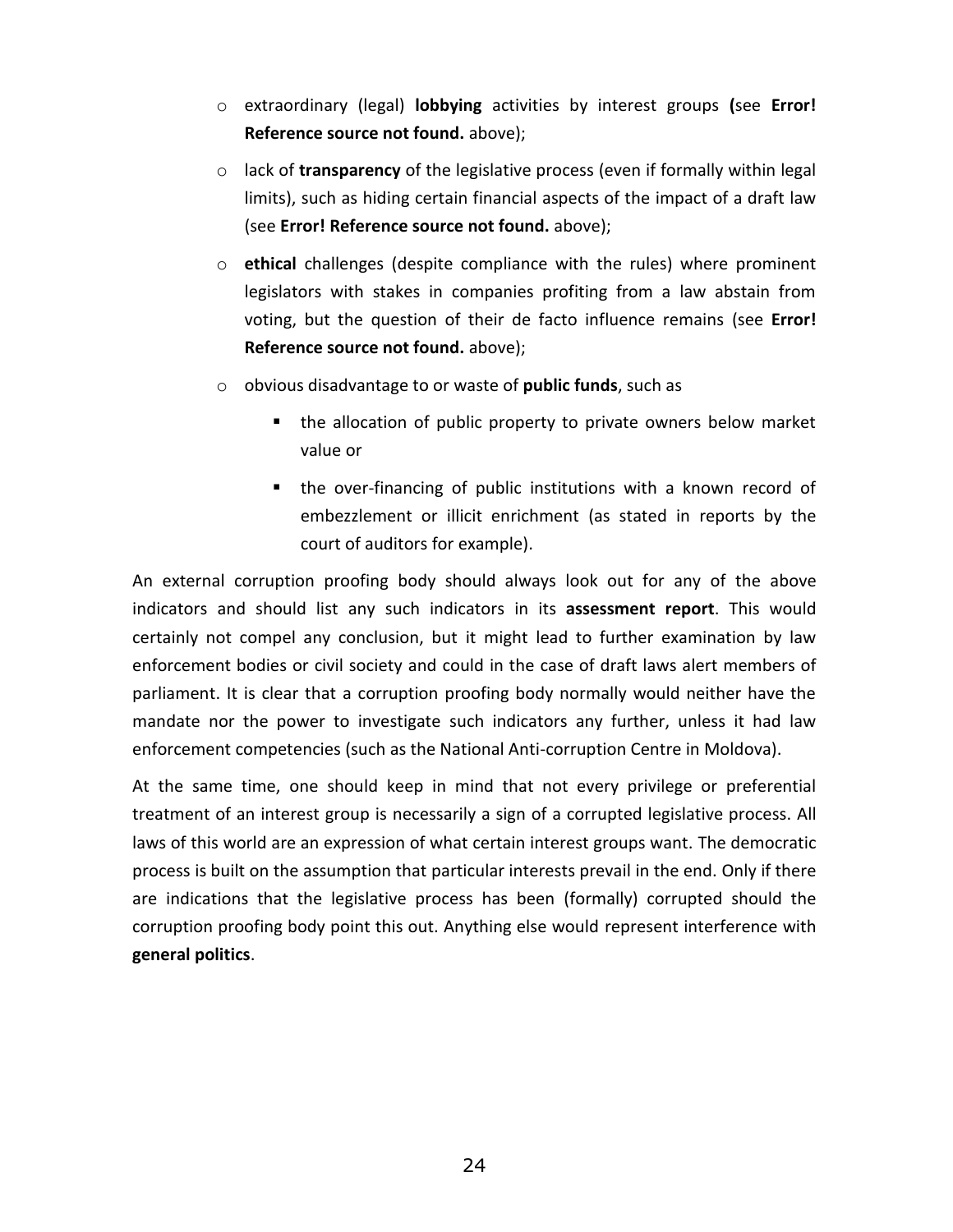#### **Part 3: Procedural guidelines**

#### **1. Legal basis**

Corruption proofing is based on Article 23 lit. e, i, and l of Law No. 2004/34 on "Suppression of Corruption" and Article 5 paragraph 1.8 of Law No. 03/L-159 on the "Anti-Corruption Agency".

#### **2. Scope**

Corruption proofing of legislation will in principle cover all laws, whether statutes or bylaws, whether drafts or enacted laws.

#### **3. Entity in charge**

There are three entities in charge of corruption proofing in Kosovo\*:

- The Agency through independent monitoring of drafted and enacted laws;
- Relevant ministries through minimizing corruption risks at the drafting stage;
- Parliament through overseeing the finalisation of laws.

This Methodology is available online to the general public at large. Thus, any citizen may use it for reviewing draft laws and submitting proposals during public consultations. The Ministry of Justice and the Prime Minister's Office will contribute to corruption proofing within their mandate.

## **4. Prioritising Laws**

The Agency selects laws based on risks if any of the below criteria are met.

- 1. General criteria:
	- a. legal areas typically **prone** to corruption, including procurement and political finance for all countries, and other sectors (depending on the country) such as law enforcement, health and education;
	- b. laws that include corruption prone **mechanisms**, such as the awarding of financial advantage or of licences and permits, or the collection of fees and taxes, irrespective of whether the legal area is typically prone to corruption;
	- c. areas with high levels of **perceived** or **actual** corruption according to national and/or international surveys;
	- d. areas that national anti-corruption **action plans** prioritise for reform.
- 2. Individual incidents: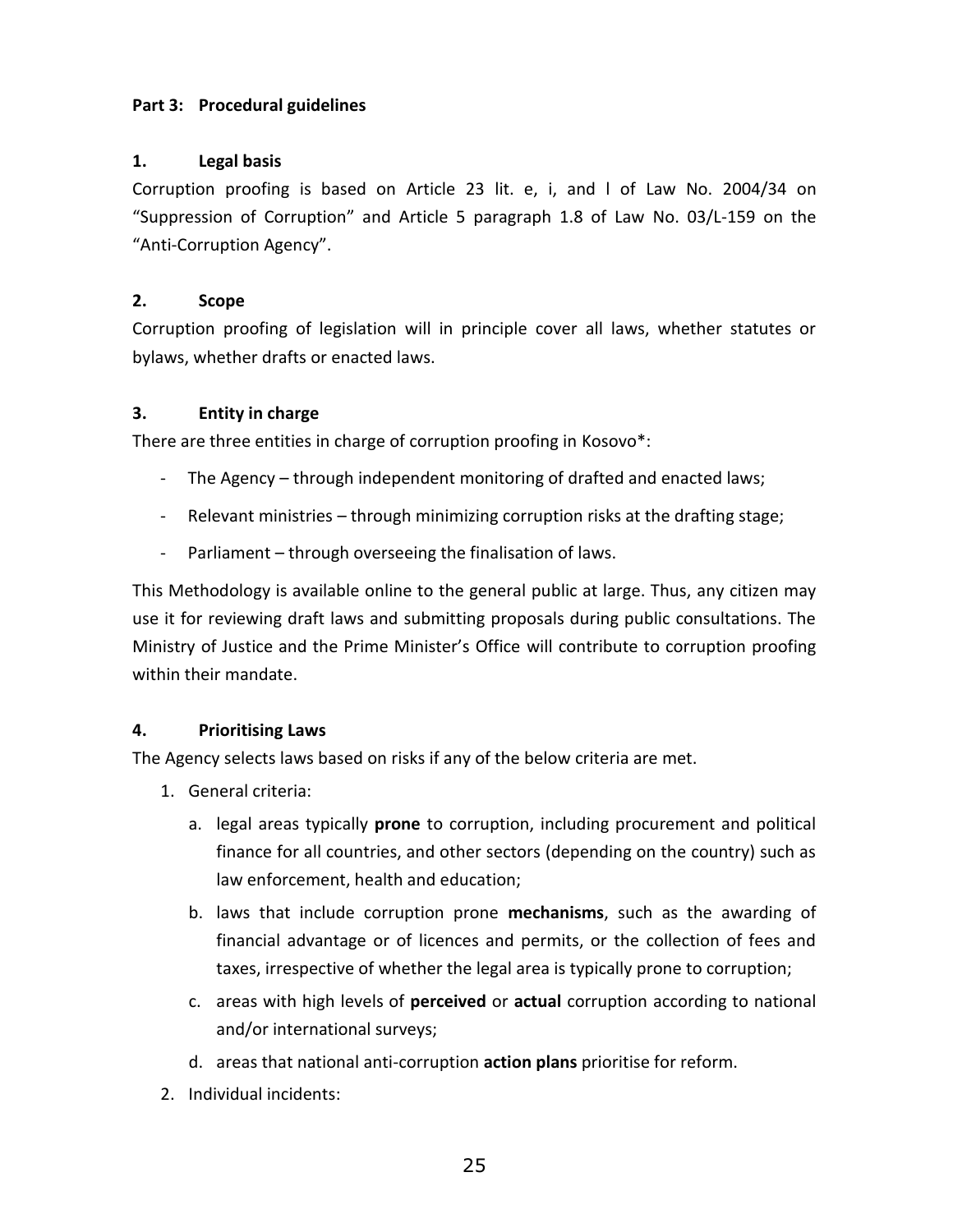- a. **media** or civil society reports about corruption problems facilitated by a law or occurring in a legal area;
- b. notification by **other authorities** on corruption problems facilitated by a law or occurring in a legal area;
- c. large financial political **donations** by an interest group related to the legal sector (such as energy companies donating money to governing parties prior to the adoption of the law);
- d. a draft law subject to heavy **lobbying** by interest groups;
- e. stakeholders responsible for a draft law have a **conflict of interest** related to the law;
- f. **law enforcement** bodies or media reports provide intelligence on a certain law manipulated by suspects.

The Agency should at least investigate through simple research in order to ascertain whether there actually were any individual incidents. It is sufficient if it reacts to the knowledge of such incidents.

Private law should be subject to corruption proofing only in selected cases, whenever there is a regulatory corruption risk (see **Error! Reference source not found.** below), in particular:

- **accounting** and auditing rules for companies (which could be abused to hide bribery payments);
- substantive or procedural rules on the transfer of **property** (that could be abused to raid someone else's assets).

The agency documents the prioritisation of laws up for review in an annual plan.

## **5. Timing**

Corruption proofing can be done at any stage of the legislative process:

- drafting process by ministries or other state bodies;
- adoption of a law by a state body;
- adoption by government;
- parliamentary process;
- after adoption.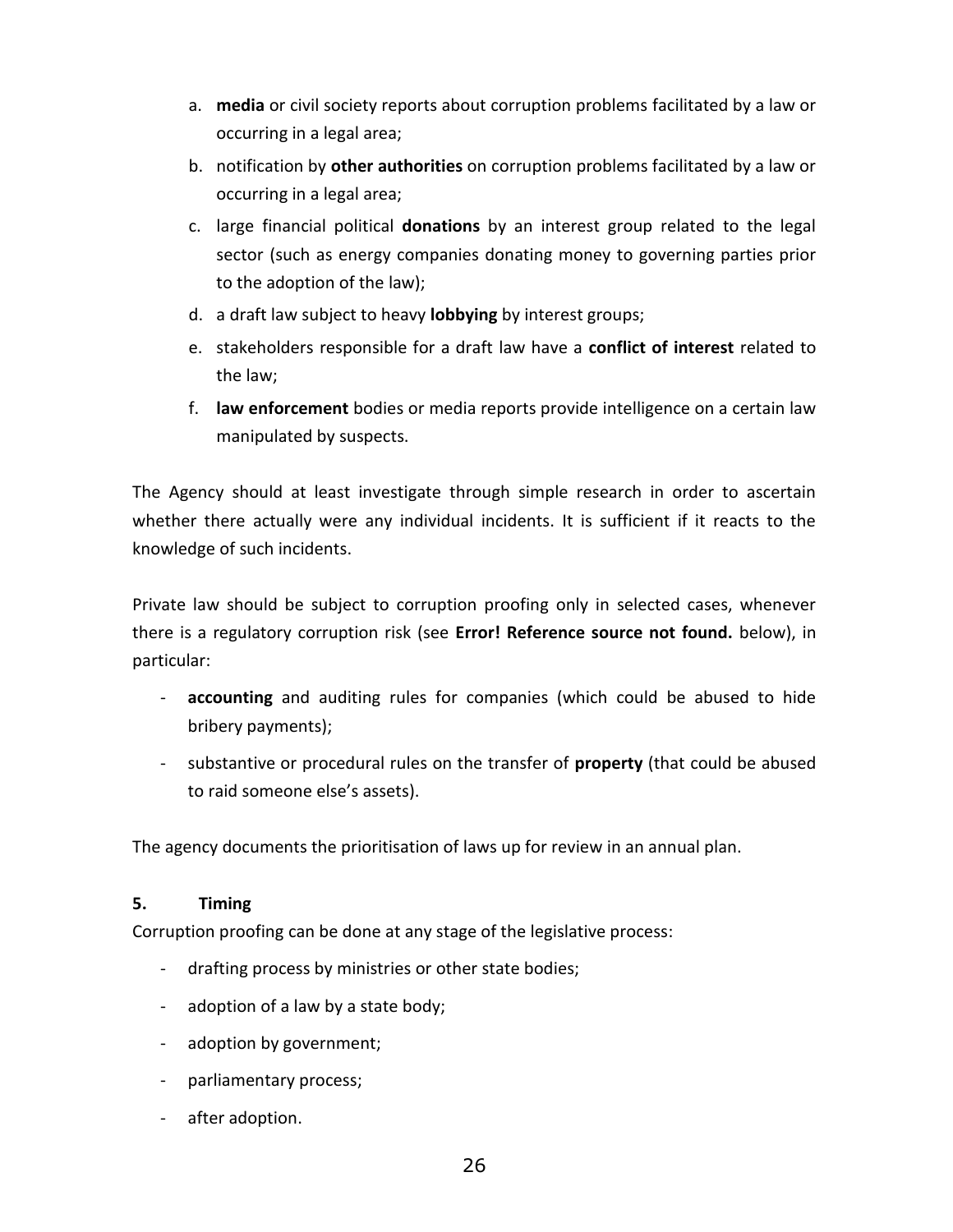#### **6. Sources**

Sources of information for corruption proofing

- Legal information:
	- o law/draft law;
	- o explanatory note;
	- o other laws related to the law in question;
	- o jurisprudence on the subject matter;
	- o law review articles on the subject matter;
	- $\circ$  certain areas of law, such as procurement, can use international standards and guidance or a comparison with foreign examples as a valid benchmark on whether a law is corruption proof.
- Functional analysis:
	- o reports on corruption by anti-corruption bodies;
	- o reports by the court of auditors on problematic loss of public funds;
	- o results from mechanisms for citizens' feedback (hotlines etc);
	- o media reports;
	- o internet research;
	- o surveys;
	- o interviews with experts;
	- $\circ$  interviews with the stakeholders applying the law, as either a public official or private citizen.

The functional analysis aims mainly to identify answers to the following question: How can public officials and/or citizens in practice abuse the law and what can be done to prevent such abuses?

It is more or less the same exercise as performed for any corruption risk assessment (see above Part 2).

## **7. Assessment**

The corruption proofing review contains the steps listed below.

Step 1: **Research** and compilation of material (see the previous section).

Step 2: Identification of regulatory corruption **risks** (ambiguity and prevention gaps - see above Part 2).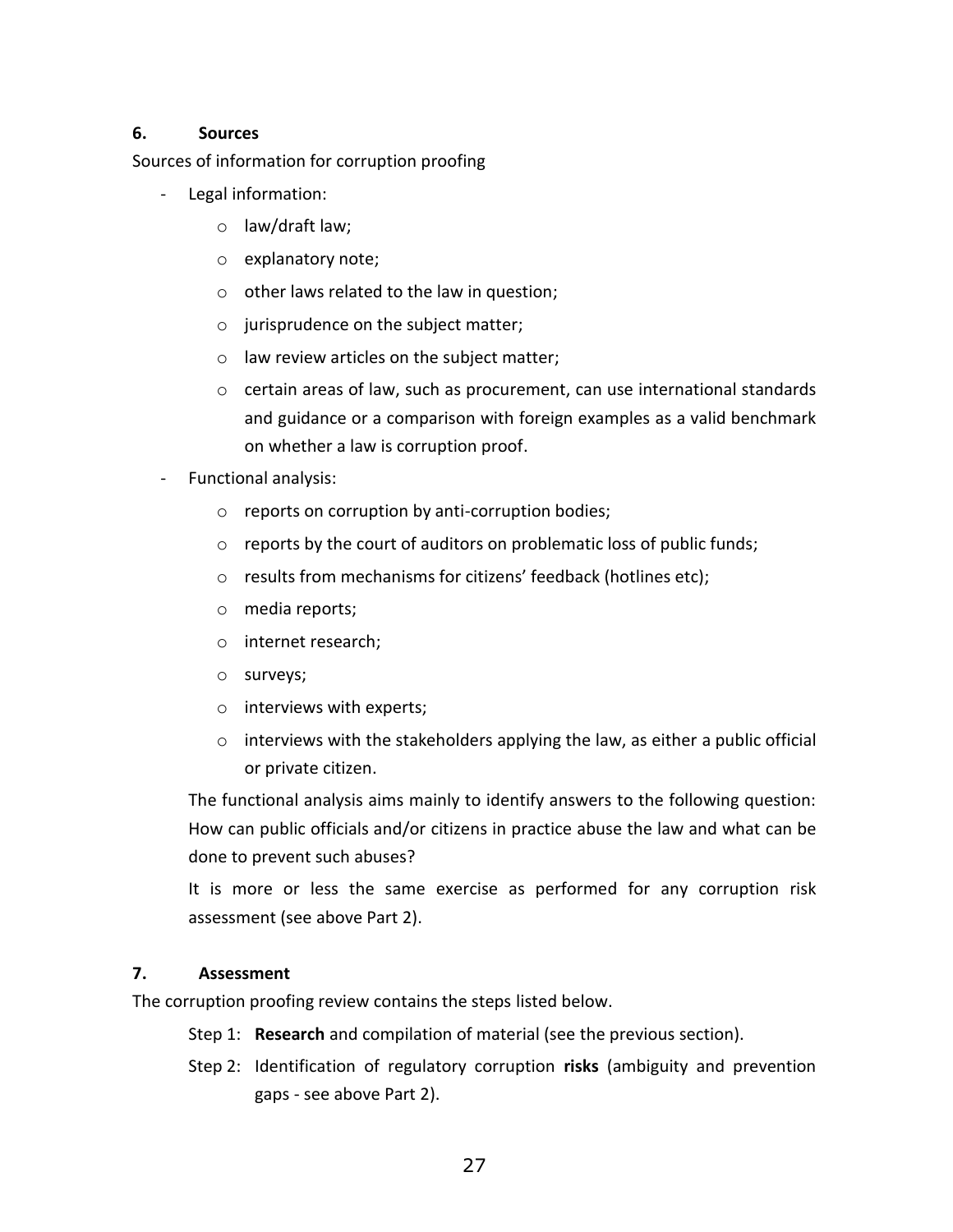- Step 3: Formulation of **recommendations** on how to avoid or mitigate the corruption risks (see the following section).
- Step 4: Drafting and dissemination of the **report** (see the sections to follow).
- Step 5: Follow-up on **compliance** with the recommendations (see Section [110\)](#page-28-0).

#### **8. Report**

The assessment report consists mainly of three parts.

#### **Key data**

Key data includes the law and its objectives. For this part, the assessment report may simply refer to other documents such as the explanatory note.

#### **Analysis**

Analysis of regulatory corruption **risks** is structured mainly by the two main categories: "ambiguity" and "prevention gaps" (see sections [0](#page-4-0) to [2](#page-10-0) below). The analysis should give a brief explanation wherever it is not obvious how the fault in the regulation could lead to corruption. In addition, should there be indications of "corrupted legislation" the report should also point this out (see section [0](#page-21-0) below).

#### **Recommendations**

Recommendations should include **alternative formulations** of the law in order to illustrate how one can mitigate the corruption risk. This would also facilitate acceptance of the recommendations, as the criticism would be constructive. In other words, it is easy to criticise but not always so easy to come up with a better proposal.

Abstract recommendations such as "enhance the accountability of public officials" or "include provisions on a more concretely defined procedure" are insufficient. In principle, neither the alternative formulations nor any other part of the recommendation is **binding**. If this were the case then the corruption proofing body would supersede the prerogative of the law drafting or setting state body. It cannot be that one state entity reviewing a (draft) law alone dominates the entire legislative process (which would be a corruption risk itself). There can be exceptions for sub-statutory laws if under constitutional principles it is possible for one state entity to hold legal oversight over another entity (such as a ministry of local government has over laws set by local government).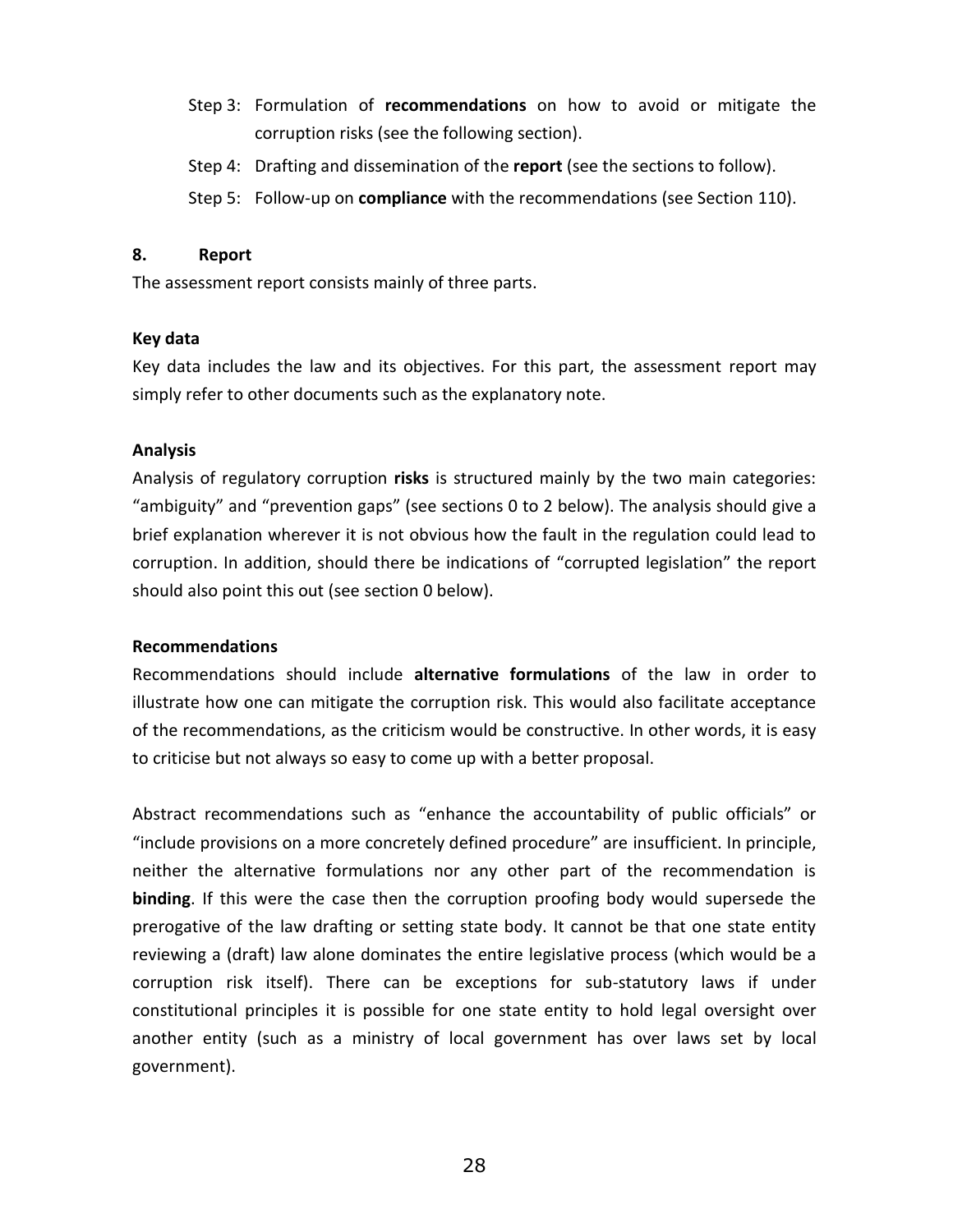One should always keep in mind that corruption risks do not stem from regulation alone but also from causes outside regulation. Conversely, one cannot and should not try to fight corruption through recommendations on regulation alone, but rather keep in mind other components that prevent corruption (e.g. fostering a culture of ethics, incentivising public officials to comply with regulations, raising public awareness, etc).

#### **Timeline**

15 days are the regular timeline. In case there is a real need to pass **urgent legislation**  within a matter of a few days, an example being cases of imminent financial crisis. In such cases, a thorough report can be elaborated and submitted after the adoption of an urgent law. If there are substantial shortcomings then parliament could consider modifying the adopted "fast" version of the law.

#### **9. Dissemination**

The assessment reports are made available to the following entities:

- the state body that **requested** the corruption proofing (if applicable);
- the state body that is or was in charge of **drafting** the law;
- **the ministry of justice**, so it is aware of the different assessments going on and can ensure uniform legal drafting;
- **Parliament**, so it can review the recommendations and possible need for action;
- the Office of the **President**, so that it can also ensure compliance.

The assessment report could be **sent** directly to all entities or **attachment** to the draft regulation made mandatory; in this way, each entity along the legislative process is able to take note of it as soon as the draft reaches it.

## <span id="page-28-0"></span>**10. Compliance**

As recommendations from corruption proofing reports are not binding, mechanisms for achieving compliance are important.

## **Responsible entity**

The reports will indicate who is responsible for implementing the recommendations. This should always be parliament in the case of legislation and the law setting body in the case of bylaws. Obviously, any entity handling a draft before it reaches parliament or the law setting body can and should try to take the recommendations into account.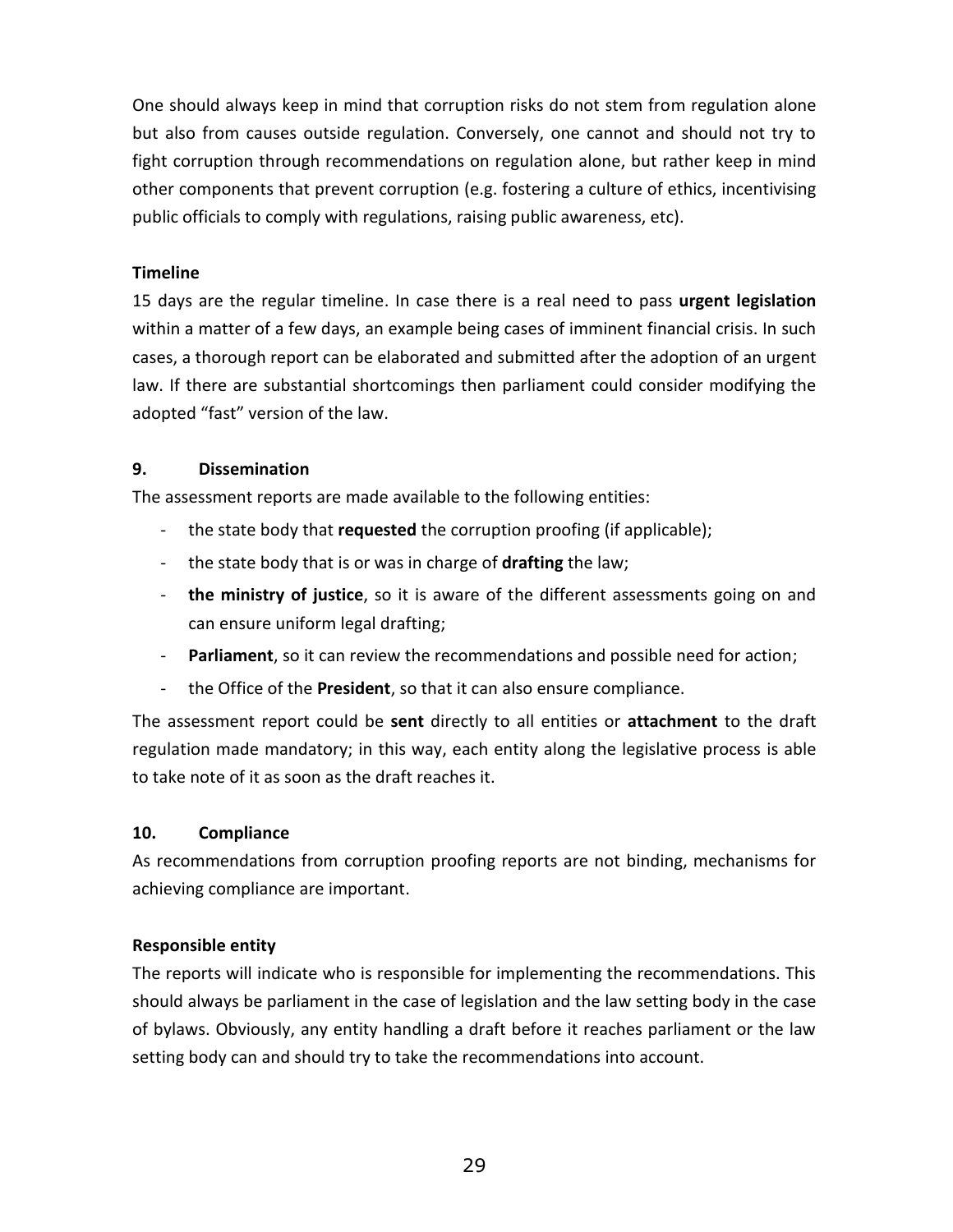#### **Duty to consider**

The law setting body has a duty to consider the recommendations. In case it does not want to comply with the recommendations, it should indicate so explicitly and provide a brief explanation why.

#### **Compliance feedback**

In all cases, the responsible entity should provide feedback to the Agency on the level of compliance with each recommendation. The assessment report will have a standardised feedback sheet attached to it to facilitate compliance feedback by the law setting body.

The Agency will set a timeline for the law setting body to provide feedback. For **draft** laws, feedback should be given shortly after adoption of the law at the latest. Naturally, for **enacted** laws the timeline will be more generous but still fixed in order to ensure that the enacted law is actually being reviewed.

#### **Compliance review**

The Agency will review, whether it concurs with the self-assessment of the law setting body.

## **11. Online Publicity**

The Agency makes the following documents available online:

- **Methodology:** Publicity on the methodology allows everybody from the public or private sphere to understand what corruption proofing concerns and to apply it.
- Selection of laws: The public needs to know which laws have or have not been selected for assessment; this will allow civil society stakeholders to step in concerning any law, in addition to the ones already assessed by state bodies, they may wish to assess.
- **Assessment** reports: These allow the public at large to know what the recommendations comprise and this publicity can put a certain amount of pressure on the law setting body to comply with the recommendations.
- Compliance **feedback**: The law setting body will also report to the public if the compliance feedback is published. It will thus have an incentive to provide sensible reasons for not following the recommendations.
- Compliance **review** reports: The public can judge for itself to what extent the noncompliance is well reasoned.